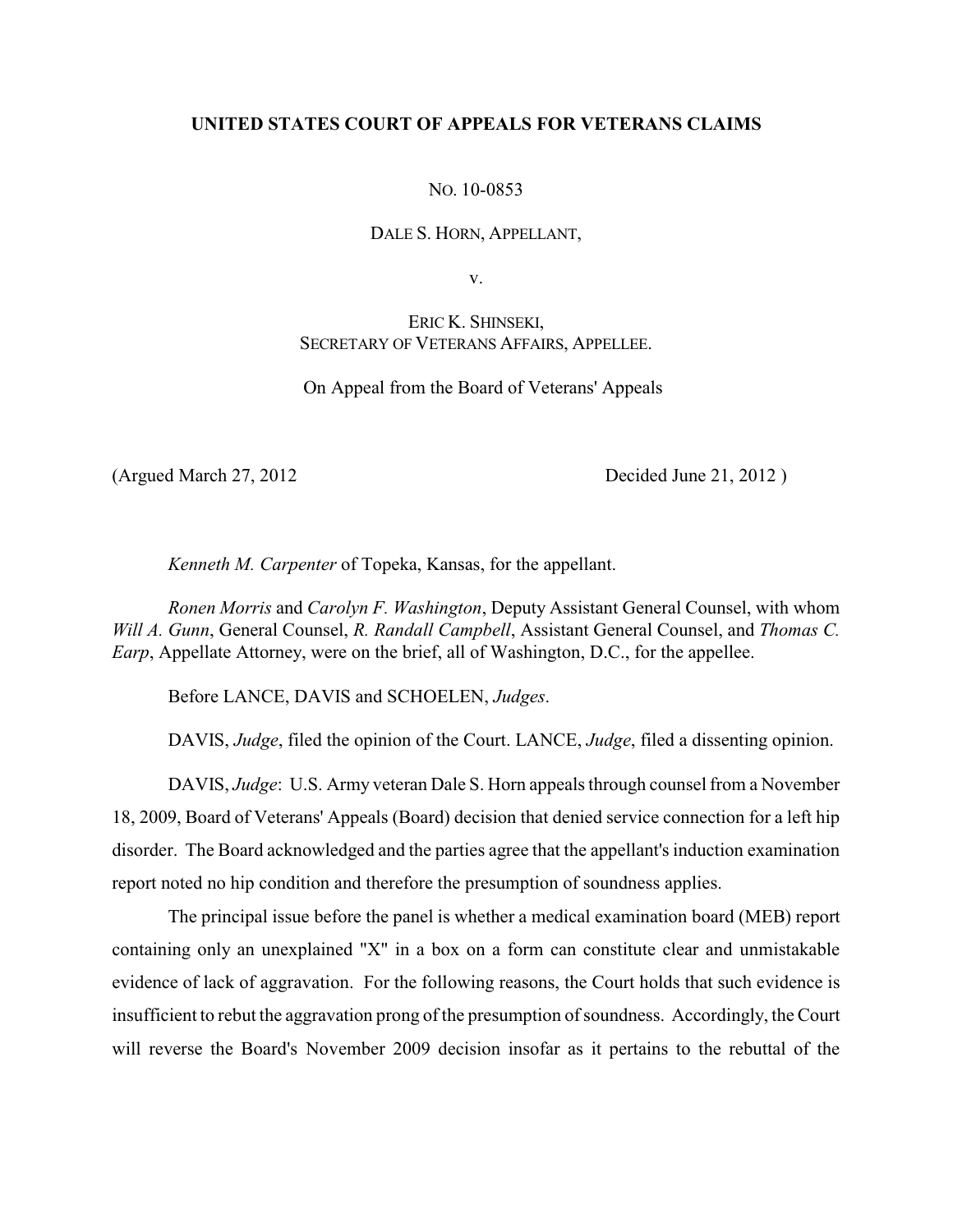aggravation prong of the presumption of soundness and remand the claim for a hip condition for further proceedings consistent with this decision.

## **I. BACKGROUND**

The appellant had one month and three weeks of active duty service, from October 1, 1970, to November 24, 1970. His induction examination report included no indication of any hip condition or other defect of the lower extremities. The report indicated that he was fit for induction and gave the highest rating in each of the PULHES categories<sup>1</sup> except his eyesight.

During the first three weeks of basic training, however, he complained of left hip pain. In a report dated October 29, 1970, Army physicians diagnosed Legg-Calve-Perthes disease<sup>2</sup> (hereinafter Legg-Perthes disease) and recommended a medical evaluation board (MEB) "for consideration of separation from the Service under the provisions of AR 635-200," which pertains to "Separation for Convenience of the Government." Record (R.) at 234. The MEB report, dated November 17, 1970, stated that the appellant was medically fit for retention under then-current medical fitness standards, but diagnosed Legg-Perthes disease, indicating with an "X" that the condition existed prior to service and was not aggravated by active duty. *See* R. at 230. The medical board also recommended separation under "UPAR 635-200, chapter 5" (R. at 231), and the appellant's Form DD-214, Certificate of Release or Discharge from Active Duty, confirms that separation was under this provision.

 $P<sup>1</sup>$ PULHES is a rating system widely employed by armed services physicians in examination reports for induction and separation. The "P" stands for "physical capacity or stamina"; the "U" for "upper extremities"; the "L" for "lower extremities"; the "H" for "hearing and ear"; the "E" for "eyes"; and the "S" for "psychiatric." *See McIntosh v. Brown*, 4 Vet.App. 553, 555 (1993). A rating of "1" in any of the six categories, the highest rating, means that the inductee's condition in that category should not result in any limitations in military assignments. *Id.* Ratings from "2" to "4" indicate the existence of physical conditions that will result in progressively more severe restrictions on the assignments that the inductee may be given. *Id.*

<sup>&</sup>lt;sup>2</sup>"Legg-Calve-Perthes disease" is "osteochondrosis of the capitular epiphysis of the femur." DORLAND'S ILLUSTRATED MEDICALDICTIONARY 537 (32d ed. 2012). An "epiphysis" is "the expanded articular end of a long bone." *Id.* at 634. The "capital epiphysis" is "the epiphysis at the head of a long bone." *Id.* "Osteochondrosis" is "a disease of the growth or ossification centers in children that begins as degeneration or necrosis and is followed by regeneration or recalcification." *Id.* at 1345.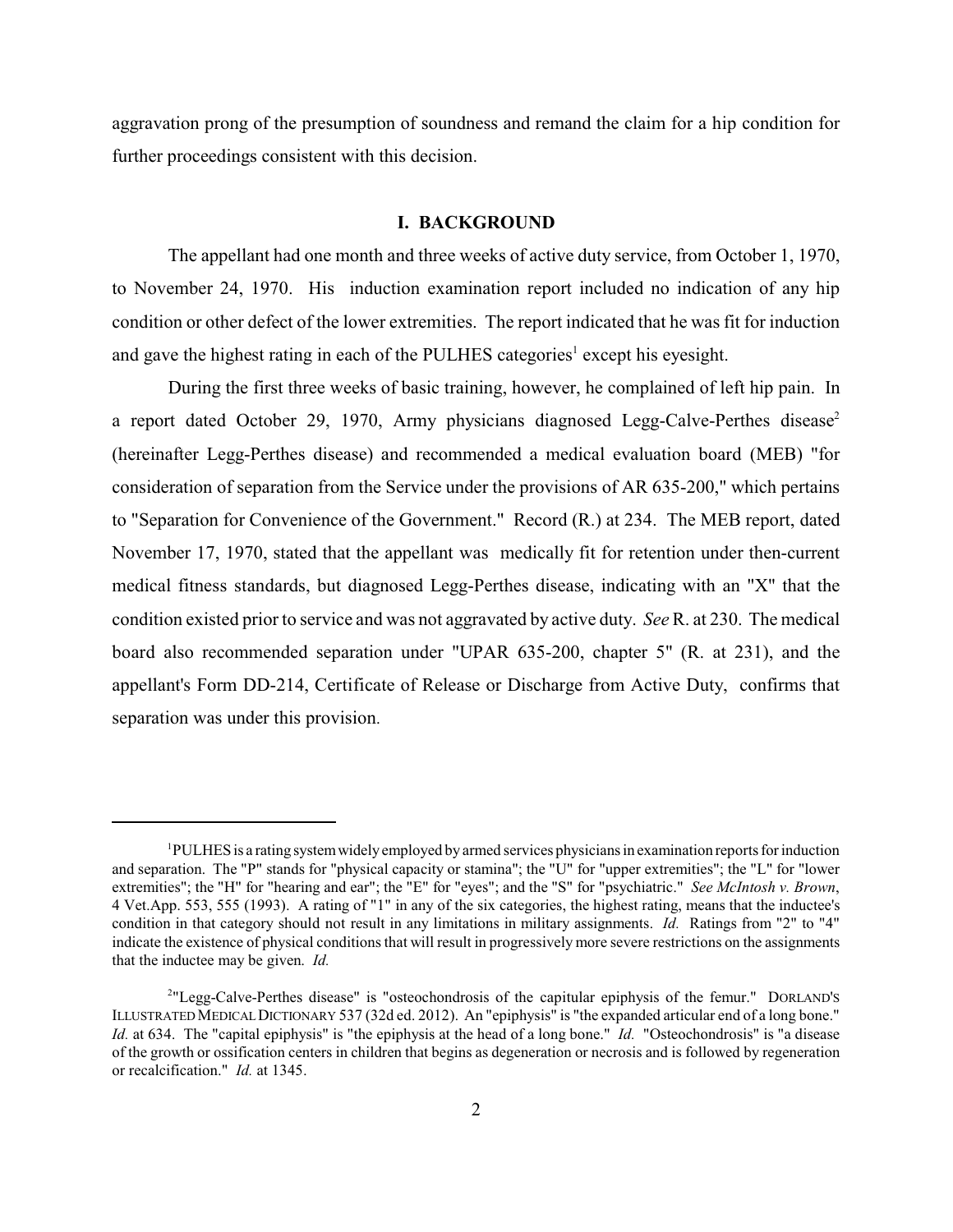This case was before the Court previously but was dismissed pursuant to a joint motion for remand (JMR). In the JMR, the parties agreed that remand was in order so that the Board could properly analyze the case under the presumption of soundness.

# **II. CONTROLLING LAW**

#### A. The Presumption of Soundness

"[E]very veteran shall be taken to have been in sound condition when examined, accepted, and enrolled for service, except as to defects, infirmities, or disorders noted at the time of the examination, acceptance, and enrollment . . . .  $^{\prime\prime}$  38 U.S.C. § 1111; *see also* 38 C.F.R. § 3.304(b) (2011) (implementing regulation for section 1111). Therefore, when no preexisting medical condition is noted upon entry into service, a veteran is presumed to have been sound in every respect. *See Wagner v. Principi,* 370 F.3d 1089, 1096 (Fed. Cir. 2004); *Bagby v. Derwinski,* 1 Vet.App. 225, 227 (1991).

The burden then falls on VA to rebut the presumption of soundness by clear and unmistakable evidence that an injury or disease manifested in service was *both* preexisting *and* not aggravated by service. *See* 38 U.S.C. § 1111 ("or where clear and unmistakable evidence demonstrates that the injury or disease existed before acceptance and enrollment and was not aggravated by service"); *Wagner,* 370 F.3d at 1096; *Bagby,* 1 Vet.App. at 227. This statutory provision is referred to as the "presumption of soundness," the rebuttal of which requires proof both as to preexistence (the preexistence prong) and lack of aggravation (the aggravation prong).

There is a related but distinctly different statutory provision that pertains to cases in which a preexisting condition is noted on an entrance examination and the claimant contends that this condition was aggravated in service.<sup>4</sup> This provision is known as the "presumption of aggravation."

<sup>&</sup>lt;sup>3</sup>"History of preservice existence of conditions recorded at the time of [entrance] examination does not constitute a notation of such conditions but will be considered together with all other material evidence in determinations as to inception." 38 C.F.R. § 3.304(b)(1) (2011).

<sup>&</sup>quot;A preexisting injury or disease will be considered to have been aggravated by active military, naval, or air <sup>4</sup> service, where there is an increase in disability during service, unless there is a specific finding that the increase in disability is due to the natural progress of the disease." 38 U.S.C. § 1153.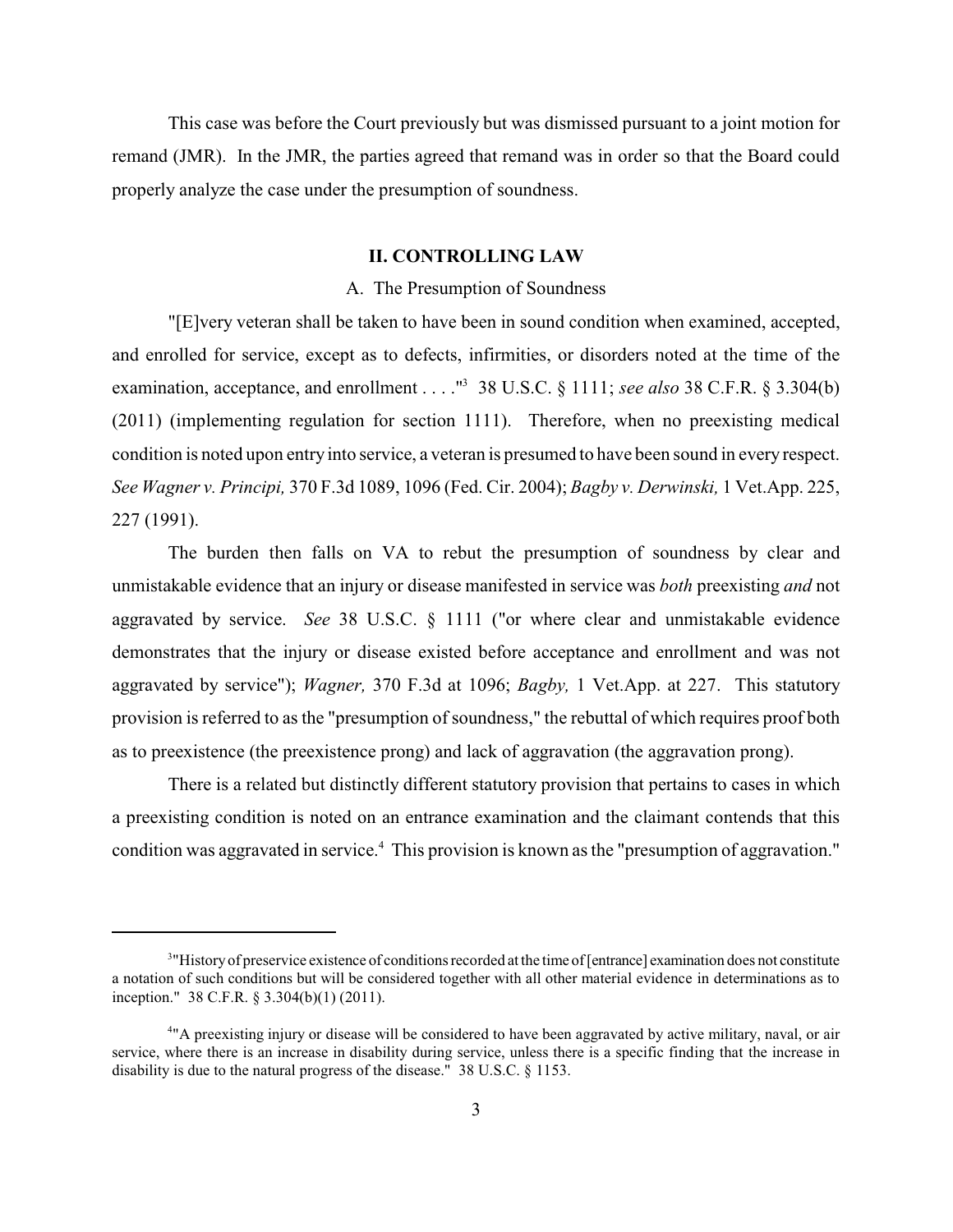Clear and unmistakable evidence means that the evidence "'cannot be misinterpreted and misunderstood, i.e., it is undebatable.'" *Quirin v. Shinseki*, 22 Vet.App. 390, 396 (2009) (citing *Vanerson v. West,* 12 Vet.App. 254, 258-59 (1999)).<sup>5</sup> The clear-and-unmistakable-evidence standard is an "onerous" one. *Laposky v. Brown,* 4 Vet.App. 331, 334 (1993) (citing *Akins v. Derwinski,* 1 Vet.App. 228, 232 (1991)); *see also Vanerson*, 12 Vet.App. at 263 (Nebeker, C.J., concurring in part and dissenting in part) ("[O]nly an inference that is iron clad and copper riveted can be 'unmistakable.'"). If there is clear and unmistakable evidence to show that the veteran's disability was both preexisting and not aggravated by service, then the veteran is not entitled to serviceconnected benefits for the preexisting condition. *Wagner*, 370 F.3d at 1096.

Once the presumption of soundness applies, the burden of proof remains with the Secretary on both the preexistence and the aggravation prong; it never shifts back to the claimant. In particular, even when there is clear and unmistakable evidence of preexistence, the claimant need not produce any evidence of aggravation in order to prevail under the aggravation prong of the presumption of soundness. *See Routen v. West*, 142 F.3d 1434, 1440 (Fed. Cir. 1998) ("When the predicate evidence is established that triggers the presumption, the further evidentiary gap is filled by the presumption.").

In presumption of soundness cases, the Secretary may show a lack of aggravation by establishing, with clear and unmistakable evidence, that there was no increase in disability during service or that any "increase in disability [was] due to the natural progress" of the preexisting condition. *See Wagner*, 370 F.3d at 1096. In *Wagner*, the U.S. Court of Appeals for the Federal Circuit (Federal Circuit) concluded that the term "aggravation" has the same meaning in sections 1111 (presumption of soundness) and 1153 (presumption of aggravation). *Id.* Although the same word "aggravation" has a common meaning in both instances, this linguistic overlap does not signal that the presumption of aggravation in Section 1153, with its attendant burden of proof rules, is

 $5$ The Court notes that the Secretary's regulation employs the phrase "obvious or manifest" to describe his interpretation of clear and unmistakable evidence. *See* 38 C.F.R. § 3.304(a). The Secretary does not argue that this standard differs from the characterization of "undebatable" that the Court has advanced and confirmed in its precedents. In fact, he concedes that the evidence underlying a determination as to preexistence and lack of aggravation must be undebatable. *See* Secretary's Brief at 3. The Court perceives no divergence in the standards.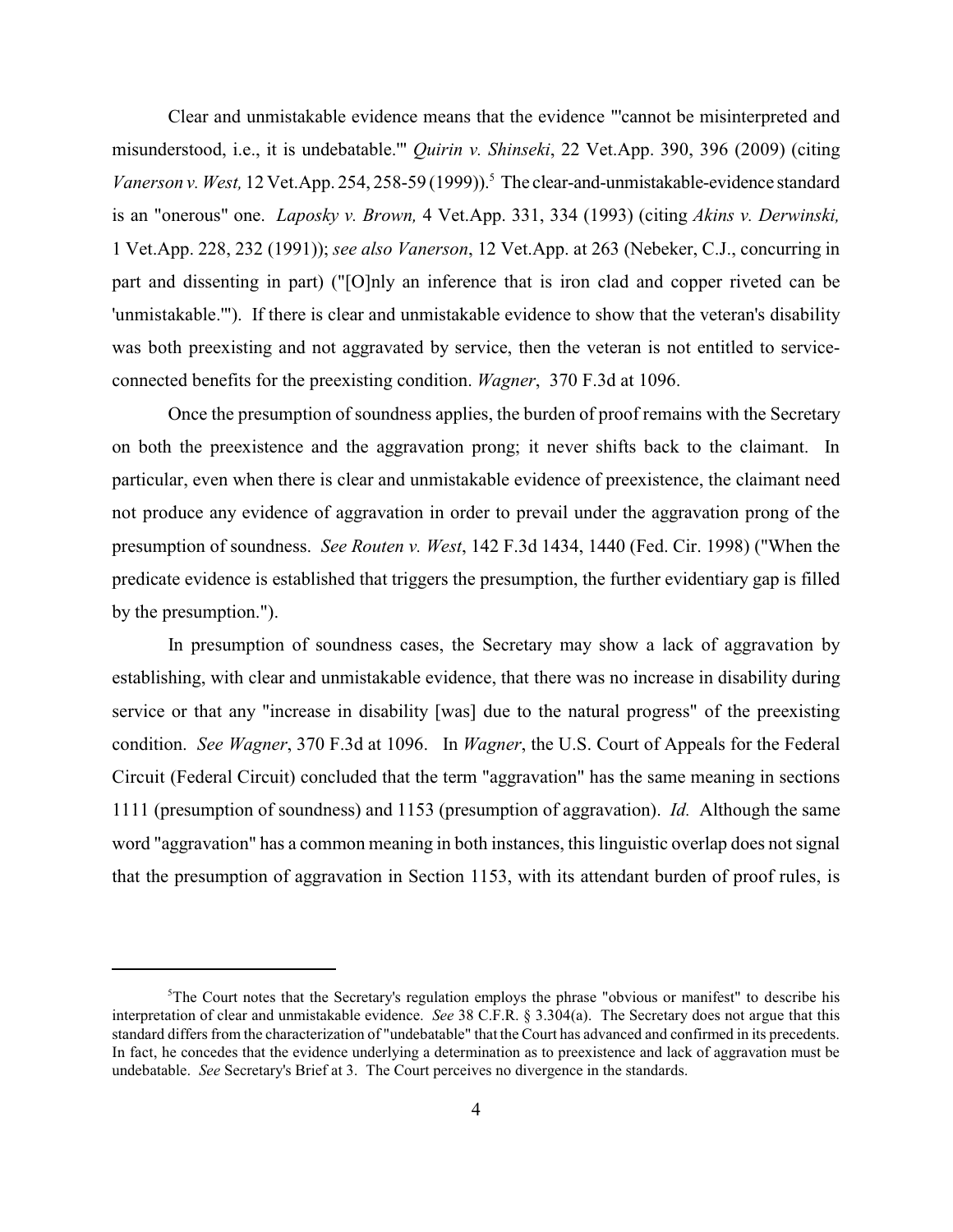triggered in presumption of soundness cases once preexistence of the injury or disease has been established. 6

Rather, the aggravation analysis proceeds under the aggravation prong of the presumption of soundness. As such, the burden is not on the claimant to show that his disability increased in severity; rather, it is on VA to establish by clear and unmistakable evidence that it did not or that any increase was due to the natural progress of the disease. Therefore, VA may not rest on the notion that the record contains insufficient evidence of aggravation. Instead, VA must rely on affirmative evidence to prove that there was no aggravation. If the Secretary fails to produce clear and unmistakable evidence of *lack of aggravation*, the claimant is entitled to a finding of in-service aggravation of the preexisting condition.

# B. Standard and Scope of Review

The Court reviews de novo a Board decision concerning the adequacyof the evidence offered to rebut the presumption of soundness, while giving deferential treatment to the Board's underlying factual findings and determinations of credibility. *Miller v. West,* 11 Vet.App. 345, 347 (1998); *see also Quirin*, 22 Vet.App. at 396. One example of a factual determination the Board might make is whether the condition in question was noted on the entrance examination report.

The scope of the Court's de novo review whether the presumption has been rebutted extends beyond the findings of the Board to all the evidence of record. *See Vanerson*, 12 Vet.App. at 261 (pre-*Wagner* case) ("[T]he question is . . . whetherthe evidence as a whole, clearly and unmistakably demonstrates that the injury or disease existed prior to service."); *see also Kinnaman v. Principi*, 4 Vet.App. 20, 27 (1993) (Court reviewed evidence that the Board did not discuss in concluding that the presumption had not been rebutted); *but see Crowe v. Brown*, 7 Vet.App. 238, 246 (1995) (indicating that the Court undertakes "an independent examination of whether the facts found by the [Board] satisfactorily rebut the presumption of sound condition"); *Junstrom v. Brown*, 6 Vet.App.

<sup>&</sup>lt;sup>6</sup> An important distinction between section 1111's aggravation prong of the presumption of soundness and section 1153's presumption of aggravation is the burden of proof. Under section 1111, the burden is on the Government to show by clear and unmistakable evidence that there was no increase in disability in service or, that any increase was due to the natural progress of the disease. *Wagner,* 370 F.3d at 1096. Under section 1153, however, the appellant bears the burden of showing that his preexisting condition worsened in service. *Id.* Once the veteran establishes worsening, the burden shifts to the Secretary to show by clear and unmistakable evidence that the worsening of the condition was due to the natural progress of the disease. *Id*.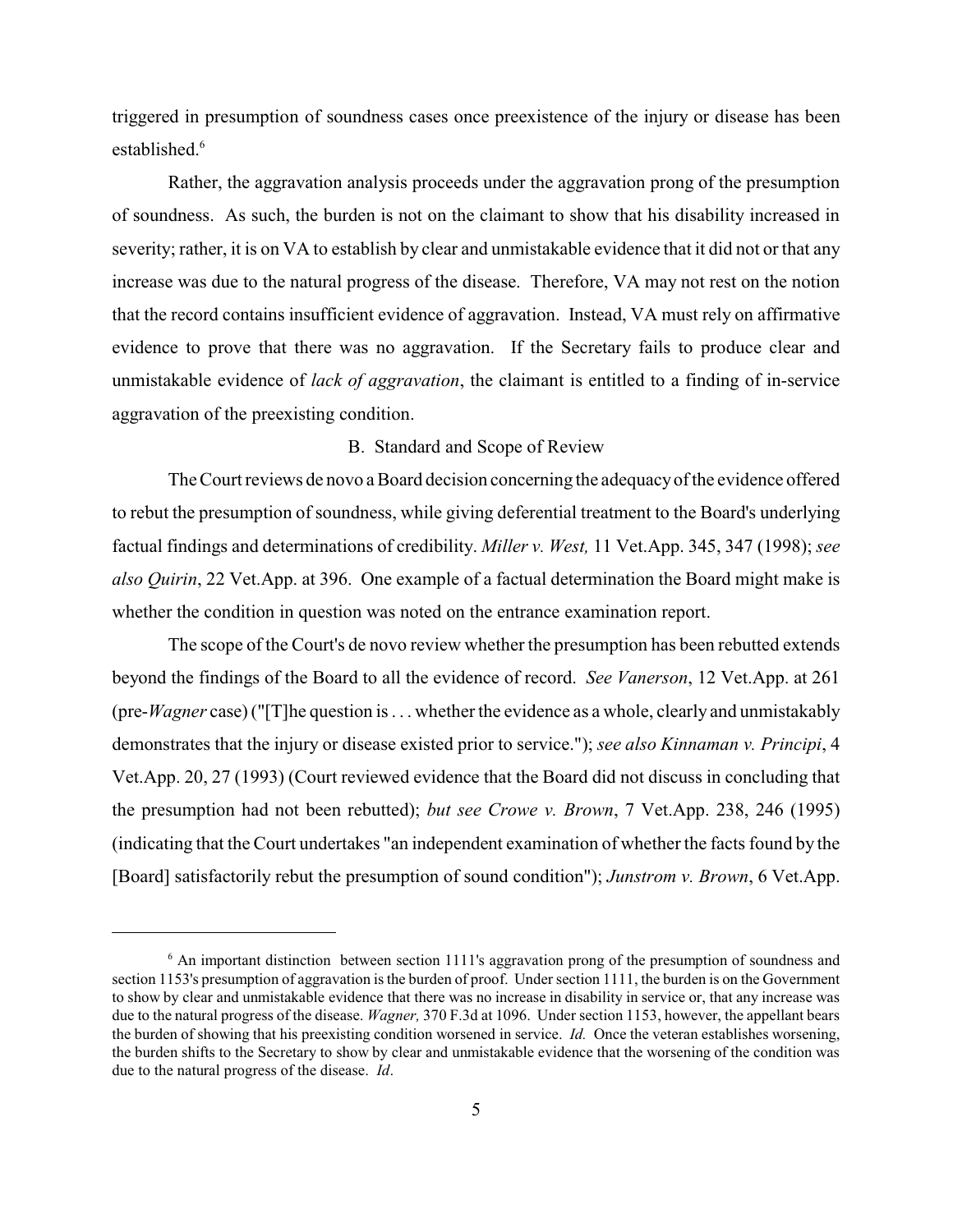264, 266 (1994) ("[T]his Court is required to make an independent determination of whether the facts found by the [Board] satisfactorily rebut the presumption of soundness.").

C. The Role of the Presumption of Soundness in Determining Service Connection

Generally, in order to establish service connection for a present disability, "the veteran must show (1) the existence of a present disability; (2) in-service incurrence or aggravation of a disease or injury; and (3) a causal relationship between the present disability and the disease or injury incurred or aggravated during service." *Shedden v. Principi*, 381 F.3d 1163, 1166-67 (Fed. Cir. 2004). The presumption of soundness relates to the second requirement–the showing of in-service incurrence or aggravation of a disease or injury. *See Holton v. Shinseki*, 557 F.3d 1362, 1367 (Fed. Cir. 2009); *see also Maxson v. West*, 12 Vet.App. 453, 460 (1999) (application of presumption of aggravation satisfies incurrence or aggravation element). In order to invoke the presumption of soundness, a claimant must show that he or she suffered from a disease or injury while in service. *Holton*, 557 F.3d at 1367. Thereafter, except for conditions noted at induction, the presumption of soundness ordinarily operates to satisfy the second *Shedden* requirement without further proof. The presumption may be rebutted, however, as described above.

The presumption of soundness strongly favors the conclusion that any occurrence of injury or disease during service establishes that the in-service medical problems were incurred in the line of duty, that is, during active service and not as a result of the service member's own misconduct. *See id.* at 1367. When VA fails to carry its burden as to either preexistence or lack of aggravation, "whether and to what extent the veteran [is] entitled to compensation for the injury would be determined upon the assumption that the injury was incurred during service." *Wagner*, 370 F.3d at 1094.

It does not necessarily follow, however, that an unrebutted presumption of soundness will lead to service connection for the disease or injury. The appellant must still demonstrate a current disability and a nexus between his current disability and the injury or disease in service. *See Holton*, 557 F.3d at 1367; *Dye v. Mansfield*, 504 F.3d 1289, 1292-93 (Fed. Cir. 2007) (affirming this Court's finding that the presumption of soundness does not eliminate the need to demonstrate a causal connection between a veteran's current condition and his in-service injury).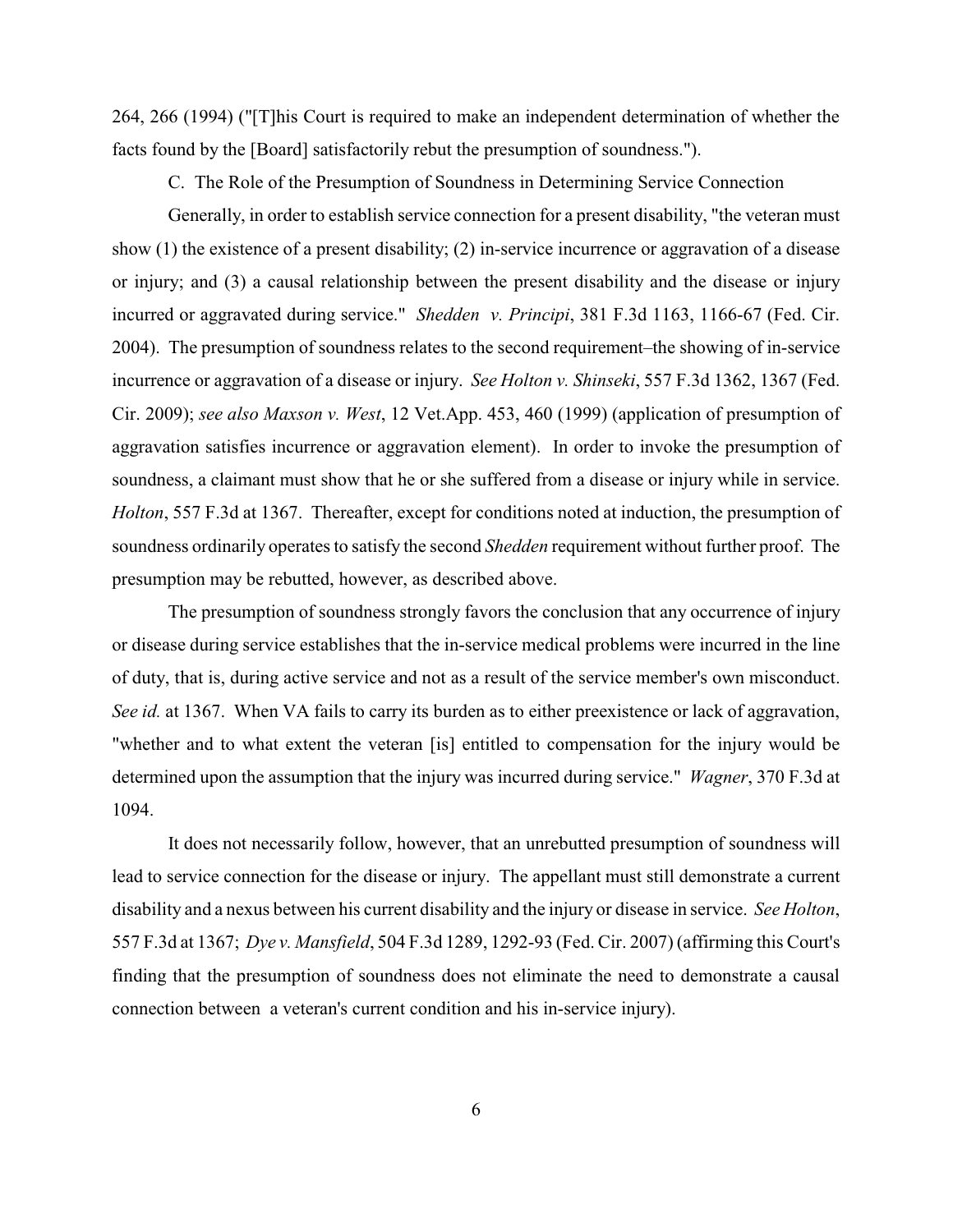### **III. ANALYSIS**

A. The Preexistence Prong of the Presumption of Soundness

The record isrepletewith medical records indicating that the appellant's Legg-Perthes disease was a condition diagnosed during his childhood, when he was approximately age six. A service medical record (SMR) dated October 23, 1970, noted that the appellant had been complaining of left thigh pain for at least two weeks and had "Hx [history] of Perthes Dz [disease]." R. at 261. This SMR further noted that he was x-rayed and another document of the same date, which may be the request for x-ray, notes "Hx [history of Leg[g] Perthes disease since he was [six] years old." R. at 256. The medical report recommending an MEB evaluation states: "Patient gives a Hx [history] of Legg Perthes disease since he was [six years] old." R. at 234. Finally, a report dated August 16, 2006, from a Dr. Potter of the Texas Department of Criminal Justice noted that the appellant had been incarcerated since 1985 and noted various complaints of pain associated with Legg-Perthes disease. Among its other notations, the report states that in April 1991 the appellant "claimed a life long deformity of the left femoral head and requested pain control." R. at 170.

The record also contains some clinical evidence that tends to support a finding that the condition preexisted service. An x-ray report, furnished in response to an October 29, 1970, request states: "Severe deformity of left [illegible] and femoral head consistent with old Legg[-]Perthes disease." R. at 232. An x-ray report dated February 8, 1985, notes "an old deformity of the femoral head and neck compatible with an old Legg-Perthes disease." R. at 153. Another x-ray report, for x-rays taken on or about January 27, 1989, notes "flattening of the left femoral head and shortening of the left femoral neck . . . probably secondary to Legg-Perthes [d]isease as a child." R. at 157. Another x-ray report generated in November 1989, by the same medical facility, reports essentially the same evaluation. *See* R. at 159.

After reiterating this evidence, the Board found that there was clear and unmistakable evidence that the appellant's Legg-Perthes disease preexisted service. The Board cited *Jandreau v. Nicholson*, 492 F.3d 1372 (Fed. Cir. 2007), for the proposition that a lay statement is competent evidence to report a contemporaneous diagnosis. *See* R. at 11.

The appellant argues that the evidence of record does not rise to the level of clear and unmistakable evidence. He asserts that the only clinical evidence is an x-ray report stating that the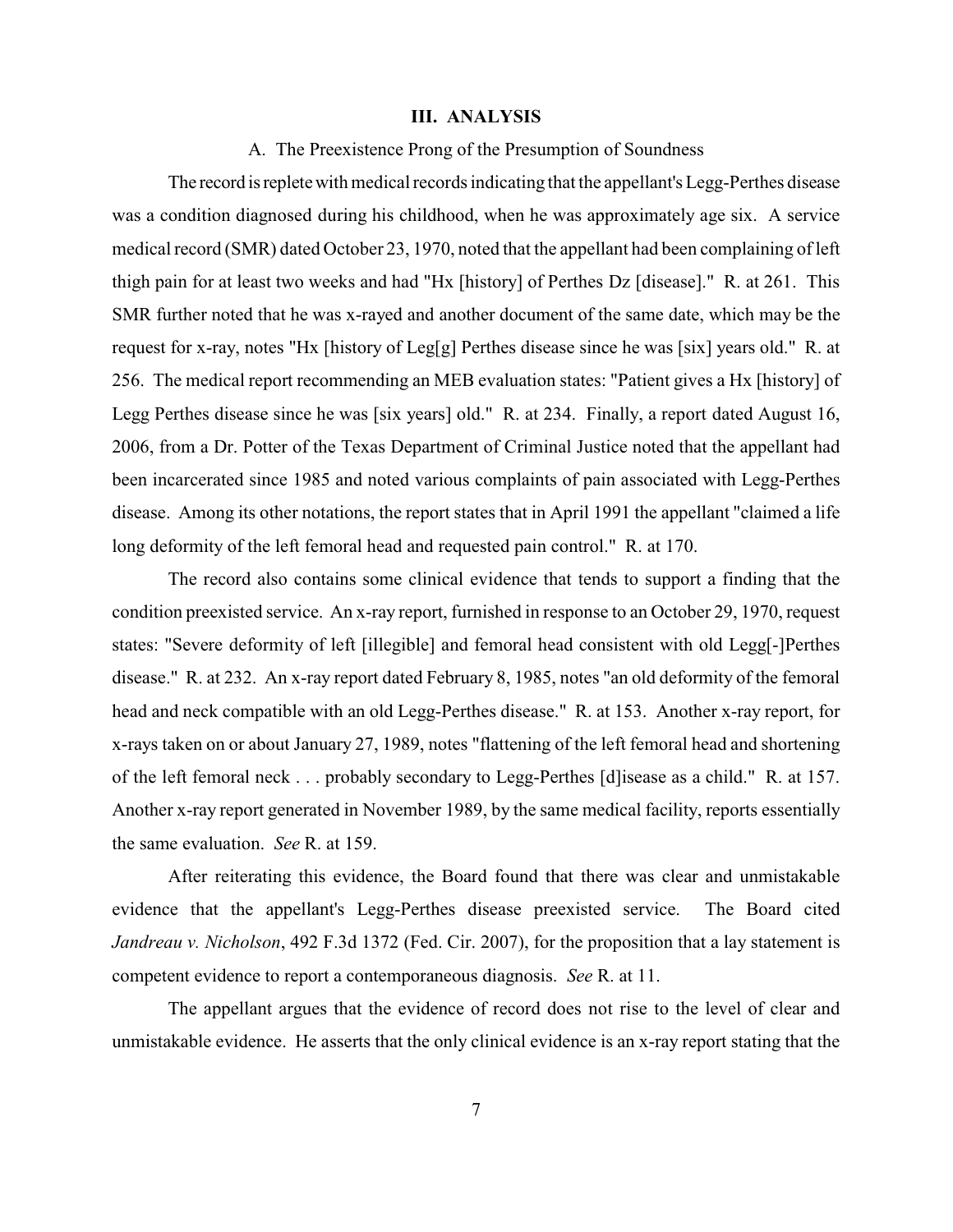hip condition was "consistent with" old Legg-Perthes disease, which is inferential evidence at best. He further argues that none of the in-service medical reports fulfill the requirements of 38 C.F.R. § 3.304(b) for detailed medical analysis relating all medical and other known facts to accepted medical principles, including those regarding the character and course of the disease.

This Court has previously concluded, however, that, "as a matter of law, . . . the presumption of soundness [could be] . . . rebutted by clear and unmistakable evidence consisting of [the] appellant's own admissions . . . of a preservice [disability]." *Doran v. Brown,* 6 Vet.App. 283, 286 (1994). The Federal Circuit favorably cited *Doran*, and stated that a later medical opinion based on statements made by the veteran about the preservice history of his condition may be sufficient to rebut the preexistence prong of the presumption of soundness, notwithstanding the lack of contemporaneous clinical evidence or recorded history. *See Harris v. West*, 203 F.3d 1347, 1349 (Fed. Cir. 2000). Thus, in the absence of any contention that the appellant nevermade the statements attributed to him, those statements alone may rebut the preexistence prong of the presumption of soundness.

The other evidence of record only reinforces the appellant's statements as to the onset of the disease. The in-service medical records indicate that the condition of the appellant's hip was consistent with an old, rather than a recently developed, Legg-Perthe's disease. Additionally, during his incarceration the appellant referred to a lifelong difficulty with a hip deformity. *See* R. at 96, 1558. Thus, the Court agrees with the Board that the evidence of record constitutes clear and unmistakable evidence that the appellant's Legg-Perthes disease preexisted service. That conclusion, however, does not end the analysis.

B. The Aggravation Prong of the Presumption of Soundness

The Board began its discussion of the law of aggravation with an excursion into the provisions concerning the presumption of aggravation.

A preexisting injury or disease will be considered to have been aggravated by active service where there is an increase in disability during such service, unless there is a specific finding that the increase in disability is due to the natural progress of the disease. 38 U.S.C.A. § 1153; 38 C.F.R. § 3.306(a). Clear and unmistakable (obvious or manifest) evidence is required to rebut the presumption of aggravation where the pre-service disability underwent an increase in severity during service on the basis of all the evidence of record pertaining to the manifestations of the disability prior to, during, and subsequent to service. 38 C.F.R. § 3.306(b).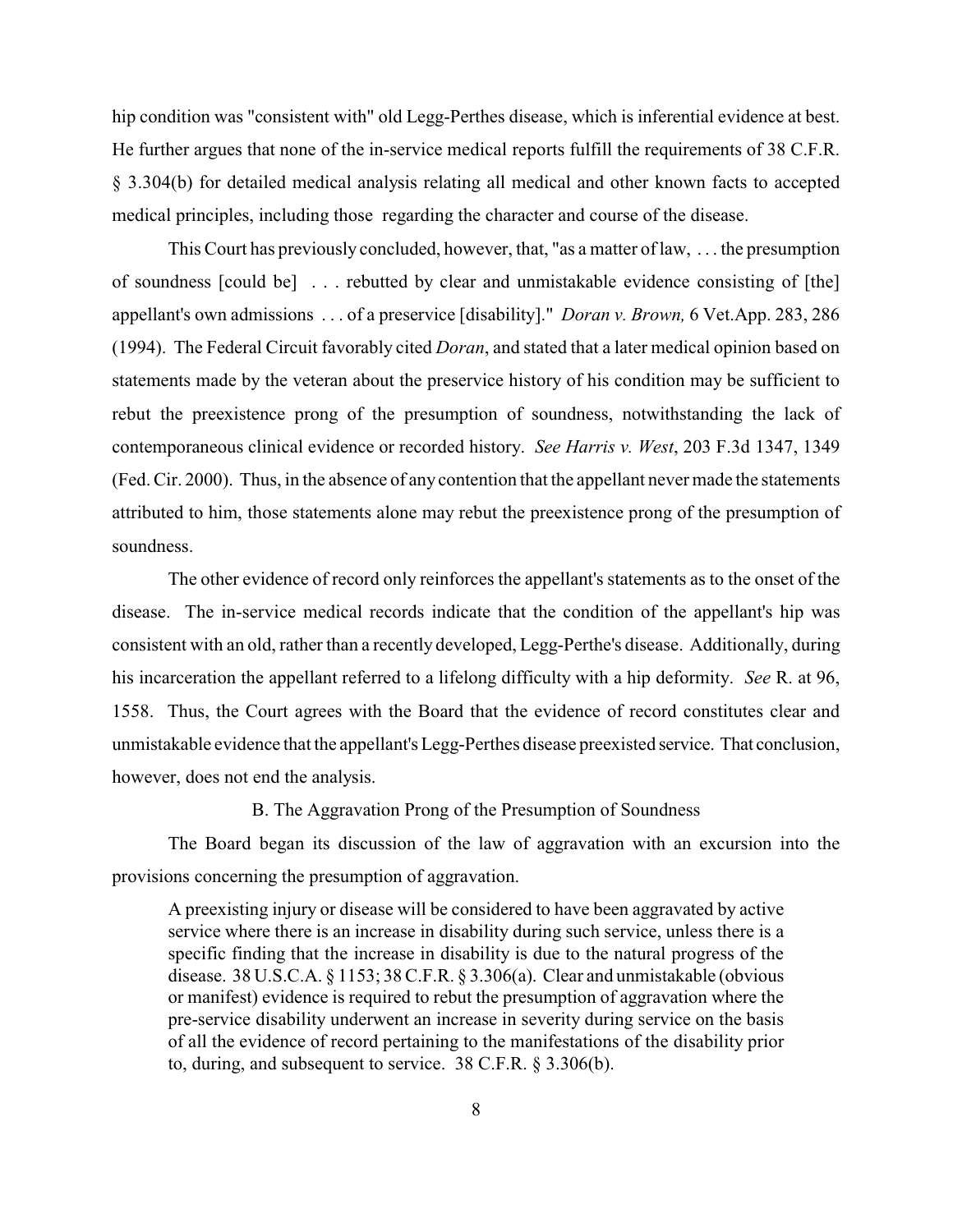R. at 7-8. As noted previously, however, neither the presumption of aggravation of section 1153 nor the regulation implementing that statutory provision, § 3.306, has any application to an analysis under the aggravation prong of the presumption of soundness in section 1111. These provisions apply to only one situation: where the induction examination notes a preexisting condition that is alleged to have been aggravated. *See Wagner*, 370 F.3d at 1096 ("[I]f a preexisting disorder is noted upon entry into service . . . the veteran may bring a claim for service-connected aggravation of that disorder. *In that case* section 1153 applies and the burden falls on the veteran to establish aggravation." (emphasis added)). When the presumption of soundness applies, however, the burden remains on the Secretary to prove *lack of aggravation* and the claimant has no burden to produce evidence of aggravation.

In conflating these two provisions, the Board failed to recognize the Secretary's burden to prove lack of aggravation. The Board began its analysis by noting "that there is no competent evidence of worsening of the Veteran's preexisting hip disorder during his very brief period of active service from October 1, 1970, to November 24, 1970." R. at 11. The Board further noted that "[s]ervice treatment records are entirely negative for findings or reports of left hip injury during service." *Id.* Additionally, the Board found it significant that "the report of Medical Board proceedings includes contemporaneous in-service medical opinion evidence by a physician that the Veteran's Legg-Perthes disease was not aggravated during service." *Id.* 

Preliminarily, the Court notes that there is no requirement of a specific injury or trauma in order for the preexisting condition to have been aggravated. Rather, service connection may be awarded for any aggravation of a preexisting disease or injury during service. *See* 38 C.F.R. § 3.303(a) (2011). It is lack of aggravation that the Secretary must prove, not lack of an injury.

Our dissenting colleague encroaches on the role of a physician when he suggests that "the absence of an in-service injury tends to make it less likely that [the appellant's] condition was aggravated than if he had injured his left hip in service." Dissent at 2. There is no medical evidence in the record that addresses the effect of an injury on Legg-Perthes disease. For instance, if the appellant had fallen and bruised the hip, it is not clear that this occurrence would have increased the likelihood of aggravation of Legg-Perthes disease, which has to do with deterioration of the top of the femur. Similarly, there is no medical evidence of record that discusses the basic characteristics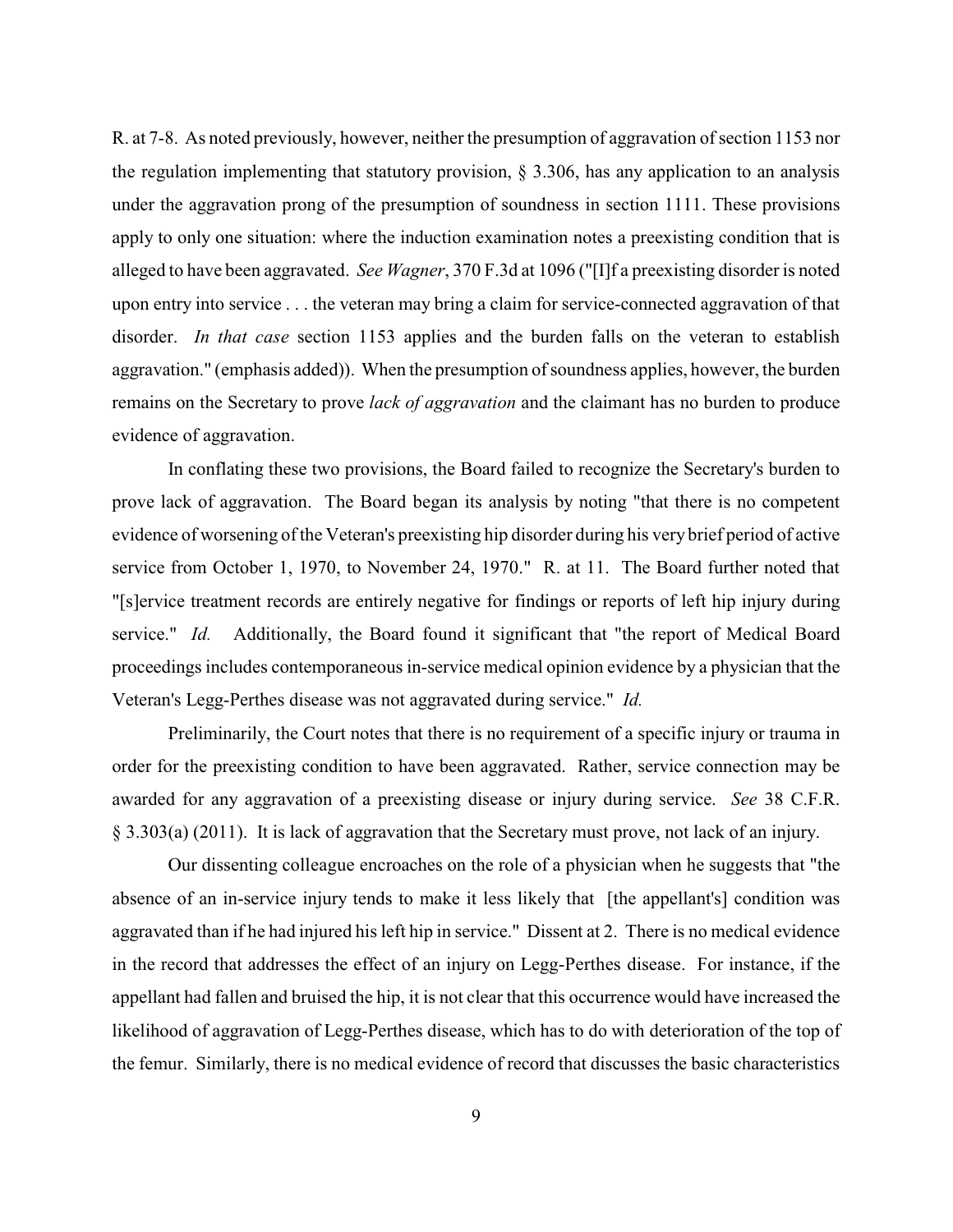of the disease or how it may be have been aggravated by the rigors of basic training. It is not the role of the Court or the Board to speculate either that an injurywould have aggravated the disease, or that the rigors of basic training would not have aggravated the underlying disease.

The Board's reliance on the absence of record evidence of worsening is flawed for at least three reasons. First, as a general matter "[w]hen assessing a claim, the Board may not consider the absence of evidence as substantive negative evidence." *Buczynski v. Shinseki*, 24 Vet.App. 221, 224  $(2011).$ <sup>7</sup> Second, and more fundamentally, in the presumption of soundness context, such reliance effects an impermissible burden shift. If the presumption of soundness applies, and the SMRs do not reflect the fact of aggravation of a preexisting condition, reliance on this absence of evidence requires the appellant to generate postservice medical evidence to prove the aggravation that is to be presumed under section 1111. As noted above, however, the claimant has a burden to prove an increase in severity only in presumption of aggravation cases. 38 U.S.C. § 1153; *Wagner*, 370 F.3d at 1096. In presumption of soundness cases, the burden is on the Secretary to prove lack of aggravation by clear and unmistakable evidence.<sup>8</sup> *Id*. Finally, the appellant correctly noted at oral

 $T$ The majority believes that its analysis here is entirely consistent with the framework that our dissenting colleague has so elegantly set forth in *Buczynski* and in *Kahana v. Shinseki*, 24 Vet.App. 428 (2011). In both cases, it is clear that, as a general matter, the absence of evidence is not substantive negative evidence. While the majority agrees that this is not an absolute rule, there must be "a proper foundation . . . to demonstrate that such silence has a tendency to prove or disprove a relevant fact." *Post* at 3. Both cases reference Federal Rule of Evidence 803(7), to the effect that "the absence of an entry in a record may be evidence against the existence of a fact if such a fact would ordinarily be recorded." *Buczynski*, 24 Vet.App. at 224; *Kahana*, 24 Vet.App. at 440 (Lance, J., concurring). Here there is no evidentiary foundation, or even a logical reason to suppose, that in the context of treatment by a corpsman or other service medical personnel, aggravation of a preexisting condition would ordinarily be considered, much less recorded.

The dissent also relies on *Maxson, supra,* to argue that the lack of postservice treatment records can be considered when determining whether a preexisting condition was aggravated during service. *Maxson* does state that the lack of treatment records can be considered along with other relevant factors, including the "nature and course of the disease or disability, the amount of time that elapsed since military service, and any other relevant facts." *Id*. at 1333. Here, the problem is that the record is bereft of any evidence concerning the nature and course of Legg-Perthes disease. Without independent medical evidence regarding the nature and course of the appellant's condition, the Court is left to speculate as to the significance of the lack of postservice treatment for the condition.

 ${}^8$ The appellant further argues that the fact he was discharged from service after a clean entrance examination constitutes prima facie evidence of an increase in disability. He reasons that because there is no evidence of the natural progression of the disease, he is entitled to a finding of aggravation. Because the MEB report found him medically fit for retention, however, the mere fact of discharge does not necessarily constitute evidence of worsening. Neither does thisfinding constitute evidence against aggravation, however, as the dissent suggests. *Post* at 1-2. The record indicates that the appellant no longer met the procurement standards for induction into the armed services (R. at 234). If anything, the change in the PULHES rating from "1" at enlistment to "P3" at separation (R. at 221) would tend to indicate a worsening of the hip condition. The PULHES system teaches that a soldier may continue in military service under a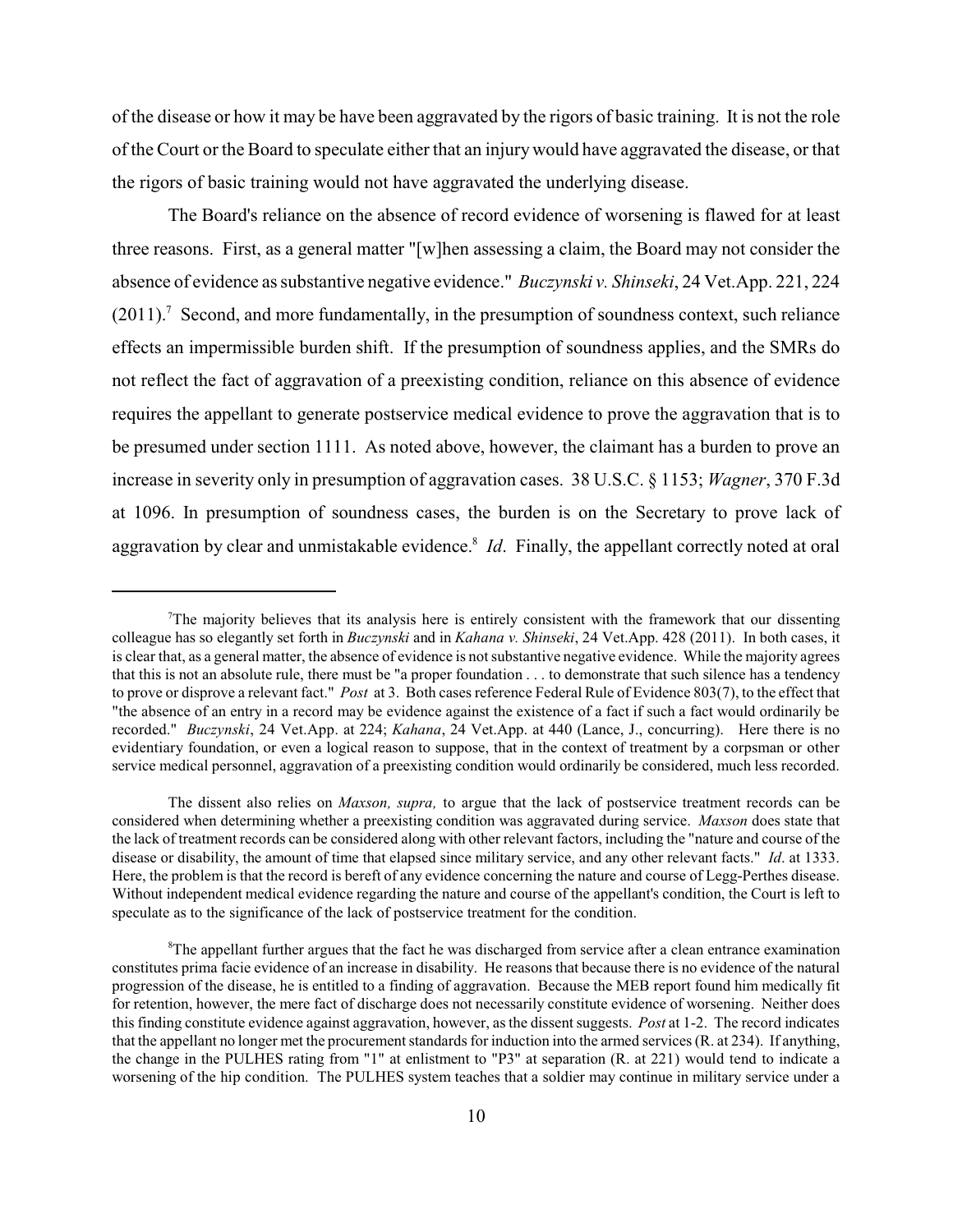argument that there was no evidence of the degree of severity of his Legg-Perthes condition between its first diagnosis when he was age six and the development of pain when he was in basic training. The Board therefore had no basis for assuming that the notations of hip pain in the SMRs did not signal worsening or increase in severity.

In this case, the only affirmative evidence pertaining to the issue of aggravation was a box on the MEB form, which contained an "X" indicating that the condition had not been aggravated by active duty. There was no analysis or medical explanation accompanying this conclusion. The report provides no means of determining whether the MEB found that there was no increase in disability or found that any increase was due to the natural progress of the disease. *See Wagner*, 370 F.3d at 1096. As to the latter possibility, the MEB report contains neither a finding that any increase in severity was due to the natural progress of the disease, nor any analysis of medical evidence to support such a finding. The Court agrees with the dissent that an MEB report "that does not contain a narrative explaining why the doctors on the panel reached the conclusion that a condition preexisted service and was not aggravated by it will never contain the detail necessary to deny a claim." *Post* at 4. In short, such evidence falls woefully short of clear and unmistakable evidence.

In his supplemental briefing the Secretary further conceded that there are no special indices of reliability arising from the manner in which an MEB report is prepared. There is therefore no reason that the Court should not follow its caselaw that such an unexplained conclusory opinion is entitled to no weight in a service-connection context. *See Nieves-Rodriguez v. Peake*, 22 Vet.App. 295, 304 (2008).<sup>9</sup> In *Nieves-Rodriguez*, the Court observed that "[i]t is the fully articulated, sound reasoning for the conclusion . . . that contributes probative value to a medical opinion." *Id.* 

The dissent suggests, without citation, that the endorsement of the unexplained and unsupported conclusion by three service physicians "makes it more probable that the conclusion is true than if only a single doctor were involved or if a panel were divided." *Post* at 1. As a matter

limited duty profile. Thus, the fact that the appellant was fit for retention–in the unexplained judgment of the signatories to the MEB report–is no evidence as to the existence of aggravation or the lack thereof.

<sup>&</sup>lt;sup>9</sup>The Secretary cites *Stover v. Mansfield*, 21 Vet.App. 485, 492 (2007) for the proposition that the finding of a U.S. Navy Physical Examnation Board (PEB) that a disability was not aggravated by service is evidence to be weighed by the Board. However, there is no record of a PEB report or proceeding in this case. Assuming that the MEB evidence of lack of aggravation is to be analogously weighed, however, on these facts the MEB report is not entitled to any probative weight. *Nieves-Rodriguez*, 22 Vet.App. at 304.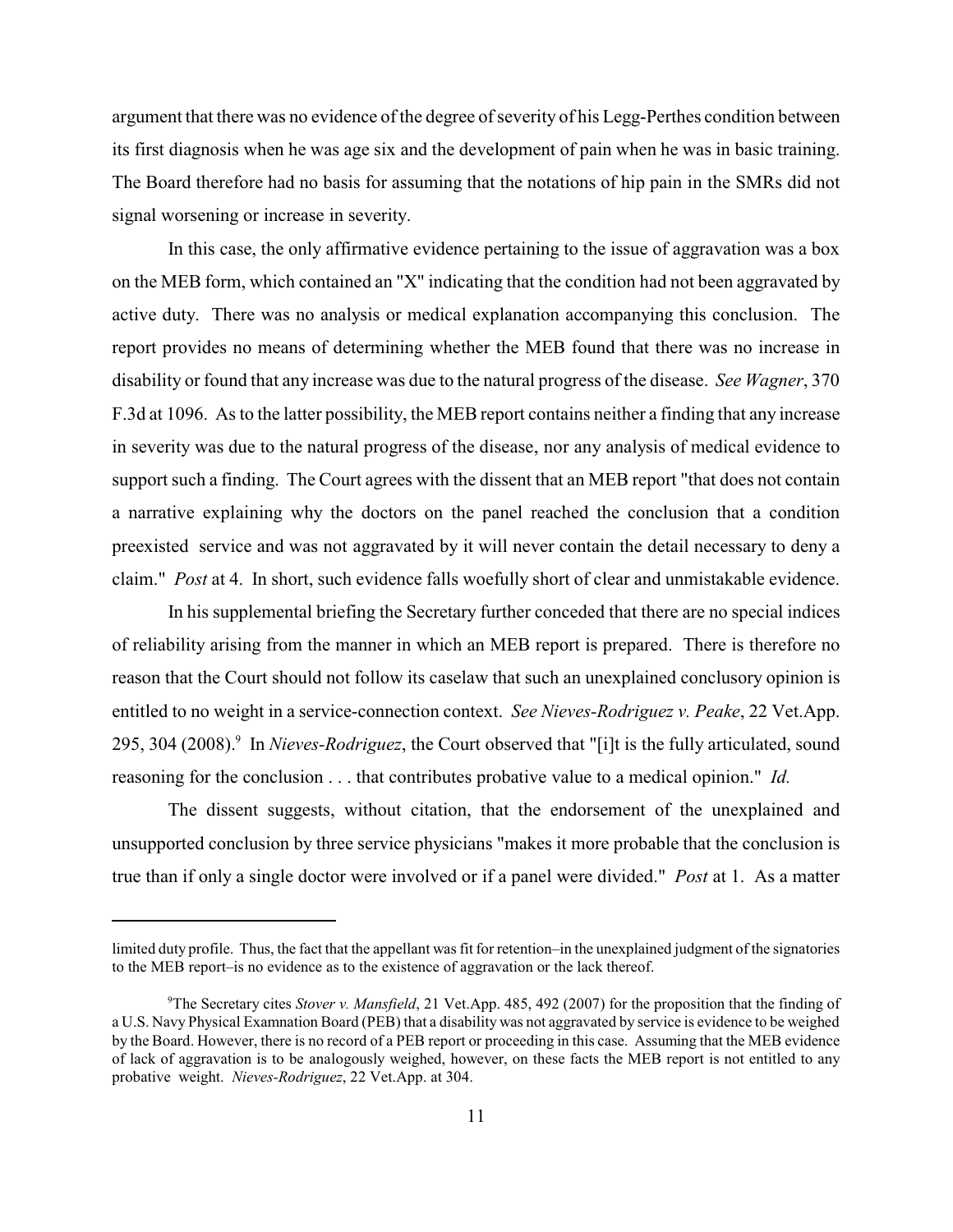of mathematics, however, any multiple of nothing is still nothing. Thus, an accretion of medical opinions, each of which is entitled to no weight in its own right, cannot add probative value to the ultimate medical conclusion.

In the Court's view, the concerns for articulated, sound reasoning underlying *Nieves-Rodriguez* are at their zenith when VA attempts to carry its burden of rebutting either prong of the presumption of soundness by clear and unmistakable evidence. The level of reasoning and analysis that is appropriate to that task is amply illustrated in the Secretary's own regulation:

(b) *Presumption of Soundness.* The veteran will be considered to have been in sound condition when examined accepted and enrolled for service, except as to defects, infirmities, or disorders noted at entrance into service, or where clear and unmistakable (obvious or manifest) evidence demonstrates that an inquiry or disease existed prior thereto and was not aggravated by such service. Only such conditions as are recorded in examination reports are to be considered as noted.

(1) History of preservice existence of conditions recorded at the time of examination does not constitute a notation of such conditions but will be considered together with all other material evidence in determinations as to inception. Determinations *should not be based on medical judgment alone* as distinguished from *accepted medical principles or on history alone without regard to clinical factors* pertinent to the *basic character, origin, and development of such injury or disease.* They should be based on *thorough analysis of the evidentiary showing* and *careful correlation of all material facts, with due regard to accepted medical principles pertaining to* the history, manifestations, clinical course, and character of the particular injury or disease or residuals thereof.

(2) History conforming to accepted medical principles should be given due consideration, in conjunction with basic clinical data, and *be accorded probative value consistent with accepted medical and evidentiary principles* in relation to value consistent with accepted medical evidence relating to incurrence, symptoms, and course of the injury and disease, including official and other records made prior to, during or subsequent to service, together with all other lay and medical evidence concerning the inception, development and manifestations of the particular condition will be taken into full account.

38 C.F.R. § 3.304 (emphasis added). Contrary to this regulatory provision, there is not a single statement of accepted medical principles, much less an analysis of the clinical factors and other evidence in light of those principles, in the MEB report or anywhere else in the record.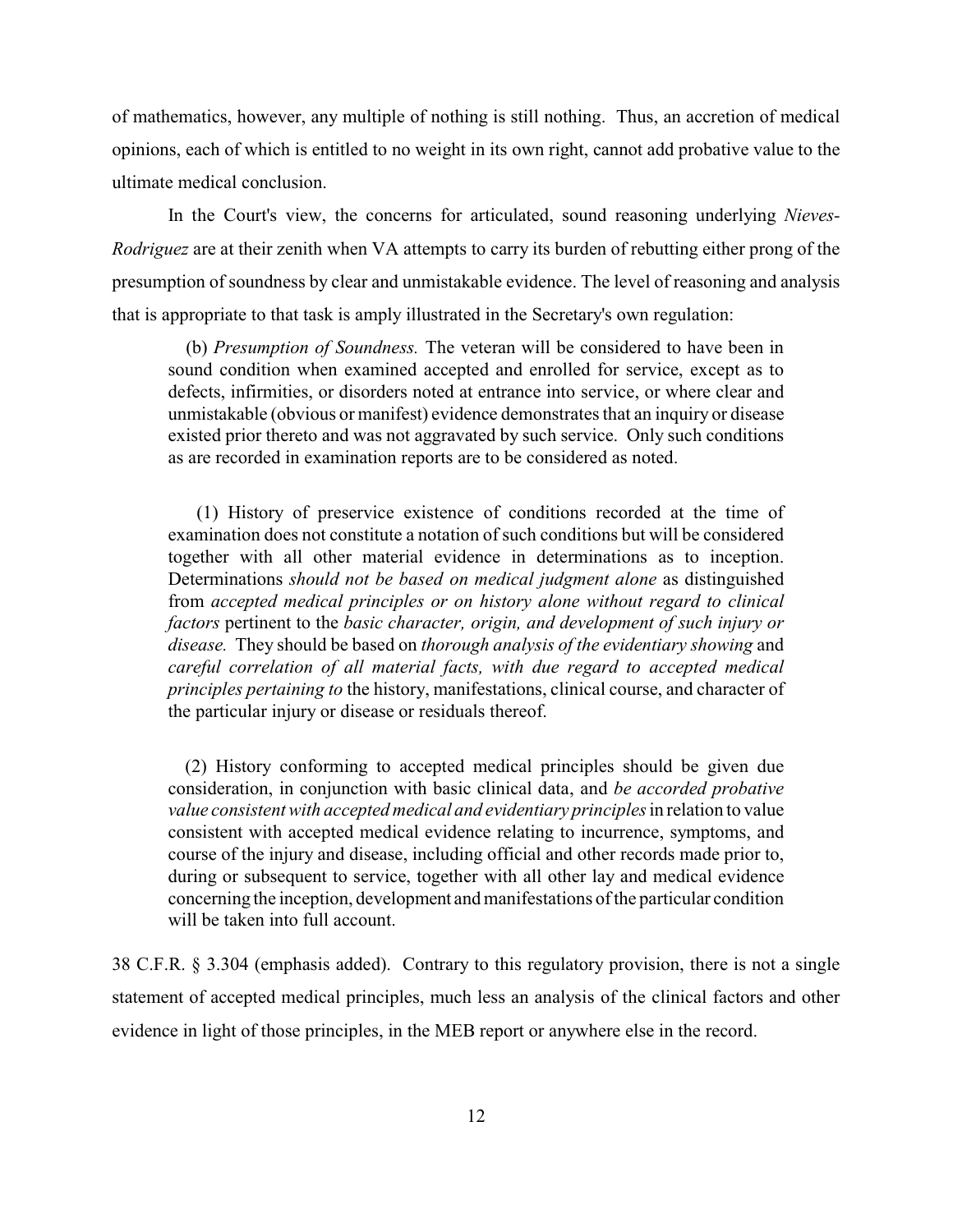The dissent offers the proposition that "if the opinion is lacking in detail, then it may be given some weight based upon the amount of information and analysis it contains." *Post* at 2. The problem here, however, is that the MEB report is bereft of any information and analysis useful to the Court's review of its conclusion. Thus, by the dissent's own reasoning, the report has no probative value.

Furthermore, the lack of discussion as to how the conclusions on the MEB report were arrived at prevents the Board and the Court from properly assessing whether those conclusions were based on a sufficient evidentiary basis. *See Nieves-Rodriguez,* 22 Vet.App. at 302 (requiring the Board and the Court to ensure that medical opinions are made on the basis of sufficient facts or data and the application of reliable medical principles). The Secretary, however, argues that "the judgment of the medical professionals who comprise the MEB that an opinion can be rendered on anyone or more medical issues based upon the extant evidence is a medical conclusion which cannot be independently second guessed by either the Board or this Court." Secretary's Supplemental Brief at 16. In fact, citing *Cox v. Nicholson*, 20 Vet.App. 563, 569 (2007), the Secretary further offers the suggestion that "it should be presumed that the MEB found that it had sufficient evidence on which to base [its] conclusions." *Id.* at 17.

The assessment whether the physician's report is supported by medical evidence that pertains to the conclusion reached, however, is a significant part of what the Court does on de novo review. Without such review, the Court would be in the position of rubber stamping what may be nothing more than a bare, ad hoc assertion. The Secretary attempts to extend *Cox* to cover matters to which that opinion was never directed. The presumed competence of medical personnel to render an opinion does not create any presumption that the medical analysis underlying an opinion in a particular case is correct.

The Secretary argues that the factors listed in the regulation e.g., clinical factors, medical principles, thorough analysis, need not appear in the MEB report, but rather pertain to the determinations to be made by the Board. This argument rings hollow, however, in view of the fact that the Board may rely only on independent medical evidence to make its determinations. *See Colvin v. Derwinski*, 1 Vet.App. 171 (1991). If the MEB report does not contain sufficient discussion, the Board must obtain further medical evidence to support the required regulatory analysis, which it expressly declined to do in this instance.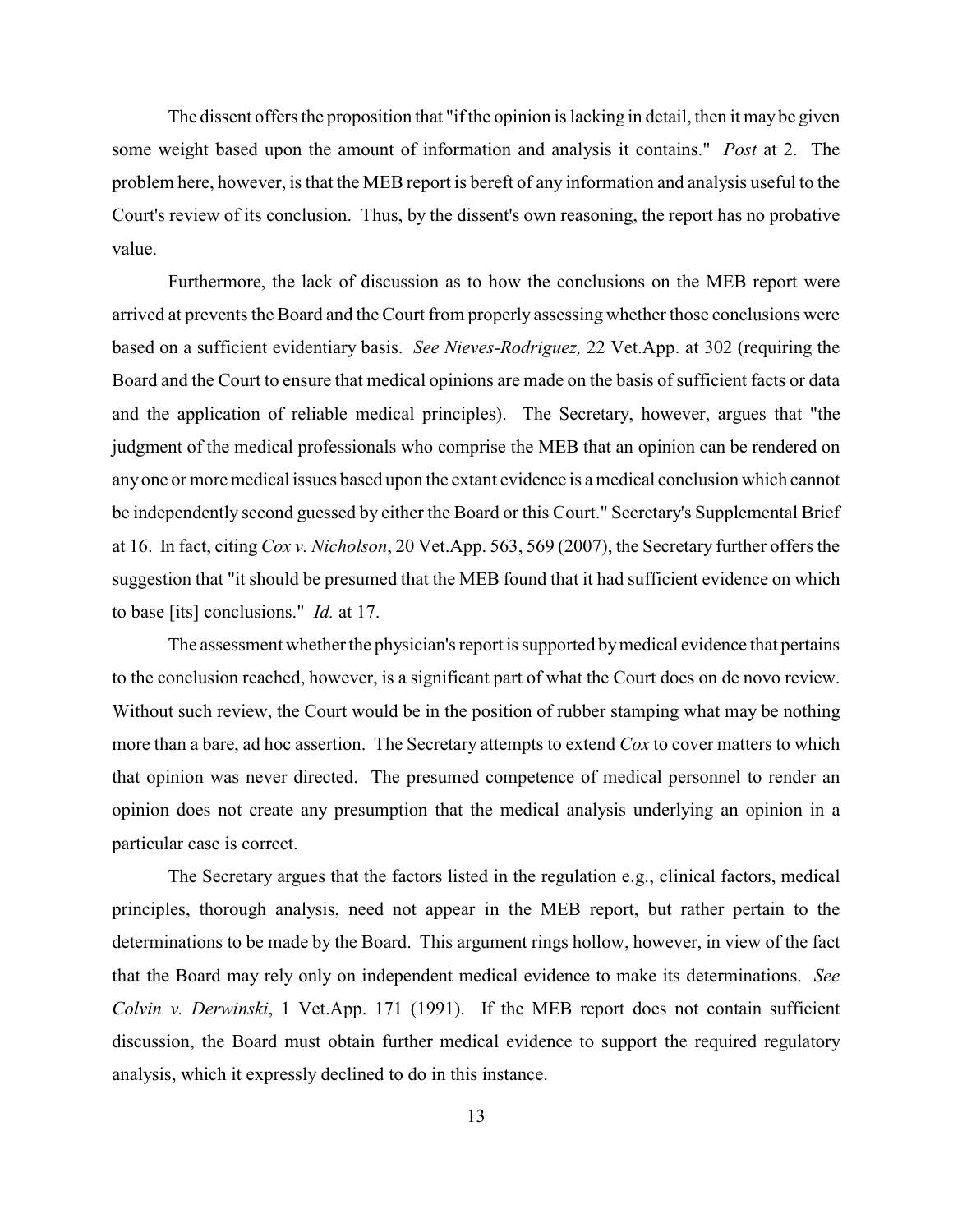It will also not do to argue that the MEB report becomes clear and unmistakable evidence by virtue of the fact that it is the only contemporaneous evidence pertaining to aggravation. By now it should be clear that the veteran has no burden to produce evidence of aggravation, although the veteran may choose to do so. Instead, the evidence of lack of aggravation produced by the Secretary must rise to the level of clear and unmistakable evidence on its own merit, without reference to any countervailing evidence.

It is therefore untenable for the Secretaryto advocate affirmance of the Board's decision when the only affirmative evidence in support is an unexplained "X" on a form. Affirmance on such a basis would require the Board and the Court to accept a bare conclusion, or medical judgment, contrary to established caselaw and the Secretary's own regulation.

C. The Development of Clear and Unmistakable Evidence

If there is any lingering doubt, let it be clear that adjudicators may not deny claims involving the presumption of soundness based upon MEB reports containing no supporting analysis. Rather, VA and the Board must seek other evidence commensurate with the appropriate evidentiarystandard of clear and unmistakable evidence.

If the SMRs and discharge reports lack sufficient content to rebut the aggravation prong of the presumption of soundness, that is, to prove lack of aggravation, the Secretary and the Board have several options. At oral argument, the Secretary conceded that he would have the authority to obtain an opinion from a VA physician when a veteran is discharged from service for medical reasons. Alternatively, VA may subpoena preservice medical records and interview people who were familiar with the claimant's physical condition prior to service. *See* 38 U.S.C. § 5711; 38 C.F.R. § 2.2 (2011). Such evidence, when evaluated by a competent physician, may enable the establishment of a preservice medical baseline for the condition for which service connection is sought. *Cf.* 38 C.F.R. § 3.310 (2011). The comparison of the preservice baseline with the condition soon after service could be a reliable and straightforward method of proving lack of aggravation.

Lacking the evidence to establish such a baseline, the Secretary may attempt to carry his evidentiary burden with a postservice medical opinion that discusses "the character of the particular injury or disease," 38 C.F.R. § 3.304(b)(1), in relation to the available evidence. In certain cases, the nature of a preexisting disease or injury may imply an extremely low likelihood of aggravation by a limited period of even intense physical training. *See* 38 C.F.R. § 3.303(c). If a physician is able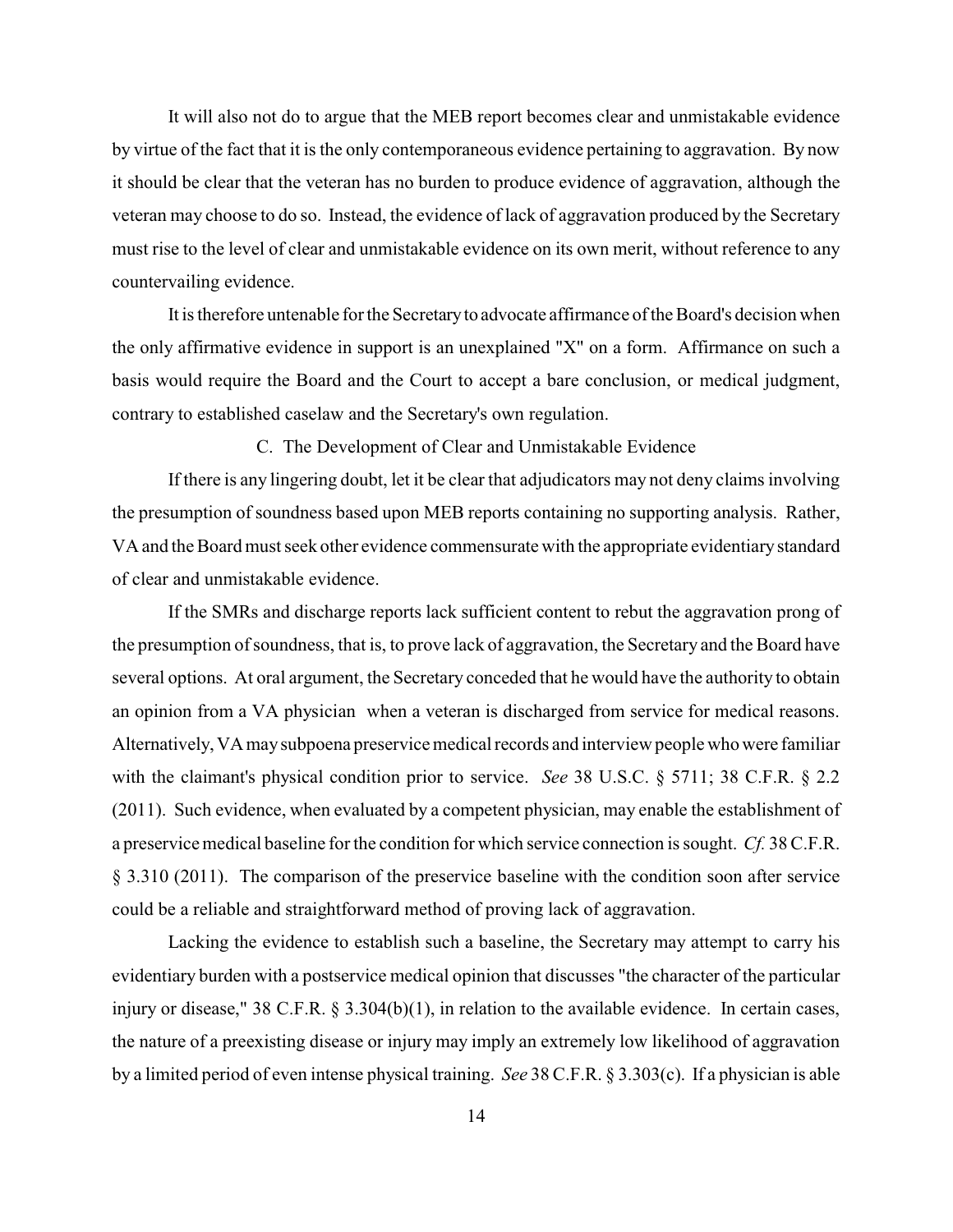to support such a conclusion with a suitable medical explanation, supported by extant medical knowledge and the facts of record, such an opinion might constitute or contribute to clear and unmistakable evidence of lack of aggravation.

The Board and the Secretary are free to pursue any such evidence during the development and administrative appeal of the claim. This Court has given VA wide latitude in developing evidence to rebut presumptions. *See Douglas v. Shinseki*, 23 Vet.App. 19, 24 (2009) ("[T]he Secretary's authority to develop a claim necessarily includes the authority to collect and develop evidence that might rebut the presumption of service connection."); *Shoffner v. Principi*, 16 Vet.App. 208, 213 (2002) (Board has discretion below as to how much development is required).

# D. Remedy

After VA and the Board have had a full opportunity to develop the record, however, the Court's role is basically to assess whether the Secretary has succeeded in carrying his burden. In this instance, the Court holds that the Secretary failed to carry his burden of proving lack of aggravation by clear and unmistakable evidence. Reversal, not remand, is therefore the appropriate remedy.

In *Adams v. Principi,* 256 F.3d 1318 (Fed. Cir. 2001), the Federal Circuit affirmed this Court's remand of a presumption of soundness case for clarification of certain medical evidence of record. The dissent glosses over the Federal Circuit's statement in *Adams* that it was because of the lack of clarity in the medical evidence that a remand was the appropriate remedy. The Federal Circuit focused on ambiguity in the VA examiner's report, concluding that the report could be interpreted in two ways, one way that would be sufficient or another insufficient to rebut the presumption of soundness. It was because of this lack of clarity in the evidence that the Federal Circuit affirmed this Court's conclusion that further factual inquiry was needed to resolve the VA examiner's intent. However, the Federal Circuit distinguished between clarification of the medical evidence and obvious insufficiency of that evidence.

This is not a case in which the court was faced with evidence that was clearly insufficient to overcome the presumption of sound condition and in which the court remanded the matter to the Board in order to allow [VA] to attempt to introduce new evidence sufficient to make up the shortfall.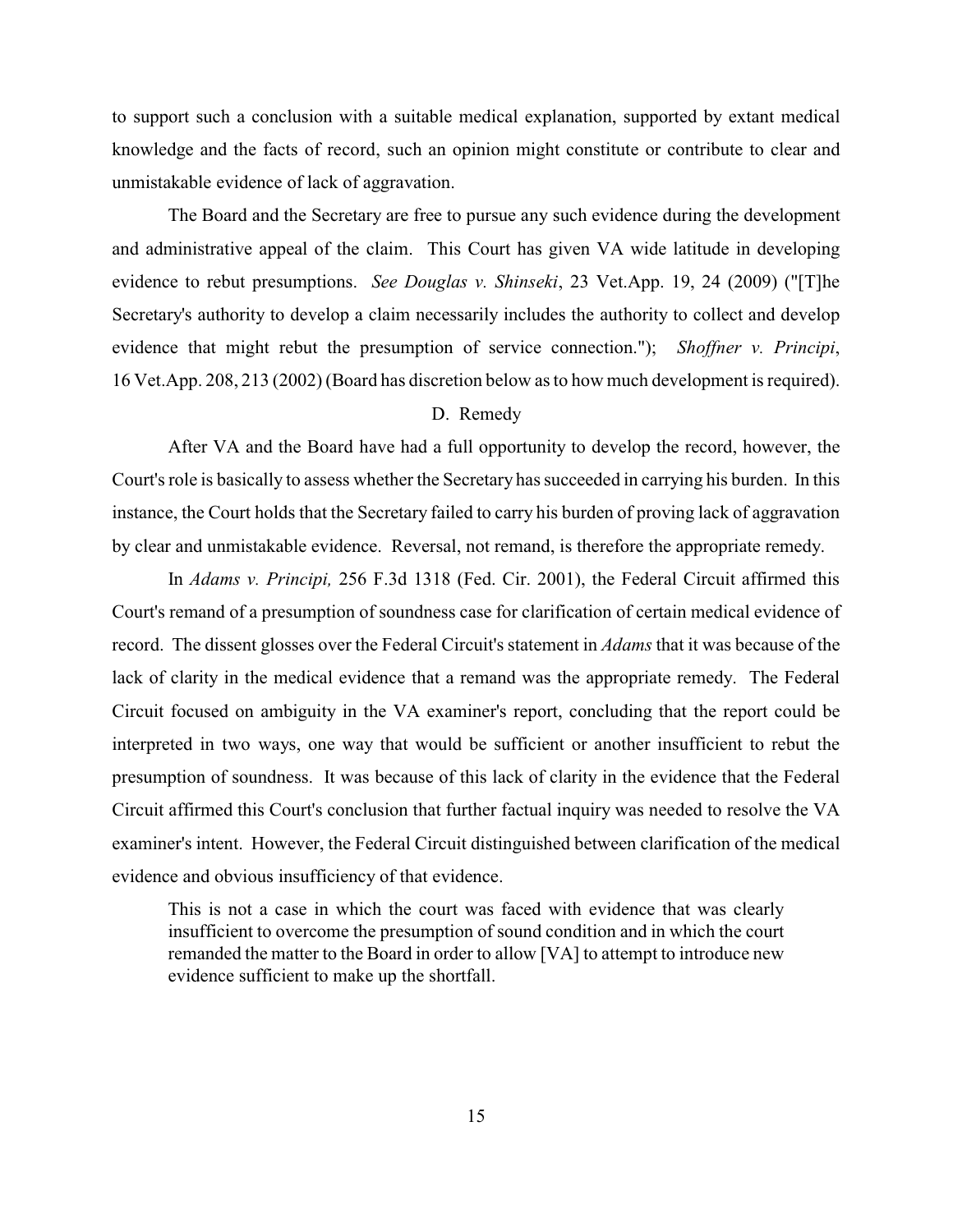*Id.* at 1321-22. The clear import of this language is that it would be improper to remand the case in the face of medical evidence that is plainly insufficient to rebut the presumption of soundness. *See also Stevens v. Principi*, 289 F.3d 814, 817 (Fed. Cir. 2002) (reiterating distinction).

In this case, the "X" in the "no" column of the MEB report for "aggravated by active duty" is in no way unclear, or as the dissent seems to suggest, ambiguous. *See Post* at 5. Rather, it is simply unsupported, unexplained, and arrived at employing an insufficient standard of proof. Because it is the only affirmative evidence of lack of aggravation, there is clearly insufficient evidence to rebut the aggravation prong of the presumption of soundness, making remand improper.

Moreover, it is unclear how a remand would be anything other than yet another opportunity to generate more evidence to make up the shortfall on the aggravation issue. The Secretary did not avail himself of the opportunity, which he concedes was available, to develop evidence on the aggravation issue in 1970. In the course of this claim, the Board twice elected not to seek further medical evidence on the aggravation prong when the case was before it on administrative review. In the decision here on appeal, the Board expressly declined to seek any further medical evidence after the case had been remanded for a more complete consideration of the presumption of soundness. The Board's reasoning was as follows:

[T]here is no reasonable possibility that any current VA examination or opinion would result in findings that would provide a reasonable possibility of substantiating the claim. Accordingly, the Board finds that an etiology opinion is not "necessary" to decide this claim for service connection. *See generally Wells v. Principi*, 326 F.3d 1381 (Fed. Cir. 2003).

R. at 7. Clearly, the Board misperceived the evidentiary posture of the case and abdicated its opportunity to develop suitable evidence of lack of aggravation.

There has been no lack of clarity in the law pertaining to the presumption of soundness. The problem has been that VA has yet to step up to its responsibility under that law and its own regulation. Further, there is no immediate cost to the taxpayers in this particular reversal, because the veteran has only received the benefit of the presumption soundness. To obtain service connection, he still would need to establish that he has a current disability and a nexus to the inservice aggravation. *See Shedden, supra*. Nonetheless, any cost to taxpayers is dwarfed by the prospect of future cases generated by the misperception that the Court will tolerate the continuance of defective evidentiary development in presumption of soundness cases.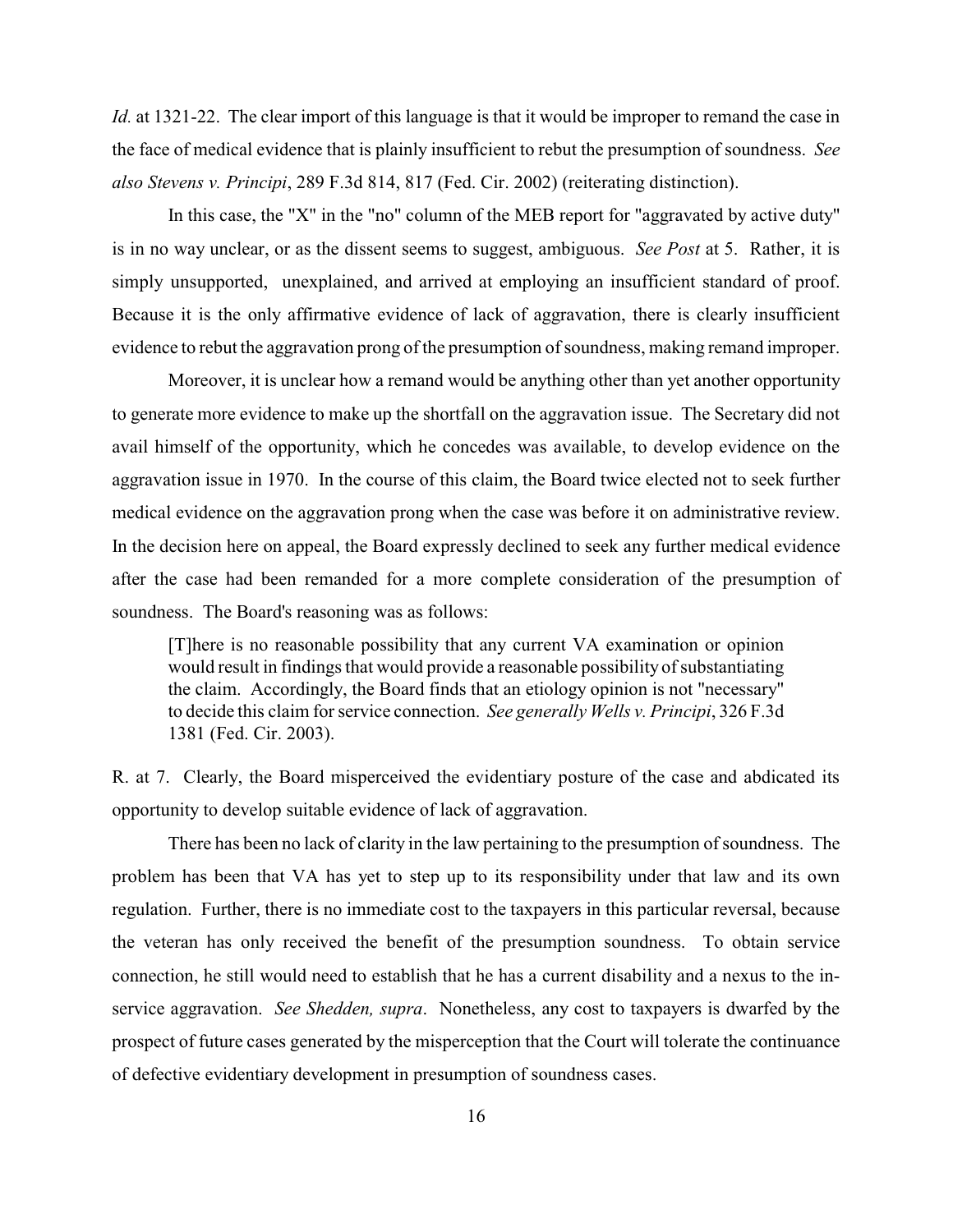Moreover, there is a certain uniformity of treatment of similarly situated parties before the Court that is necessary to the appearance of fairness. *See Hodge v. West*, 155 F.3d 1356, 1363 (Fed. Cir. 1998) ("In the context of veterans' benefits . . . the importance of systemic fairness and the appearance of fairness carries great weight."). The Court would not remand a case when a veteran fails to carry a point on which he or she has the burden of proof. It would be unseemly to so accommodate VA and the Board as to matters on which the Government has the burden of proof.

Therefore, the Court will reverse the Board's finding that the aggravation prong of the presumption of soundness was rebutted, that is, that service did not aggravate the appellant's Legg-Perthes disease. The Board is directed to enter a finding that the appellant's preexisting Legg-Perthes disease was aggravated in service. The Court will remand the case for development on the other service-connection issues. On remand, the Board and any VA medical examiner(s) must assume that the appellant aggravated his Legg-Perthe's disease during service.

In pursuing his case on remand, the appellant will be free to submit additional evidence and argument in support of his service connection claim for his hip condition, and the Board is required to consider any such evidence and argument. *See Kay v. Principi*, 16 Vet.App. 529, 534 (2002).

### **IV. CONCLUSION**

Based on the foregoing reasoning, the Court REVERSES the Board's November 18, 2009, determination that the presumption of soundness had been rebutted, directs that a finding of inservice aggravation of the hip condition be entered, and REMANDS the case for further development consistent with this decision.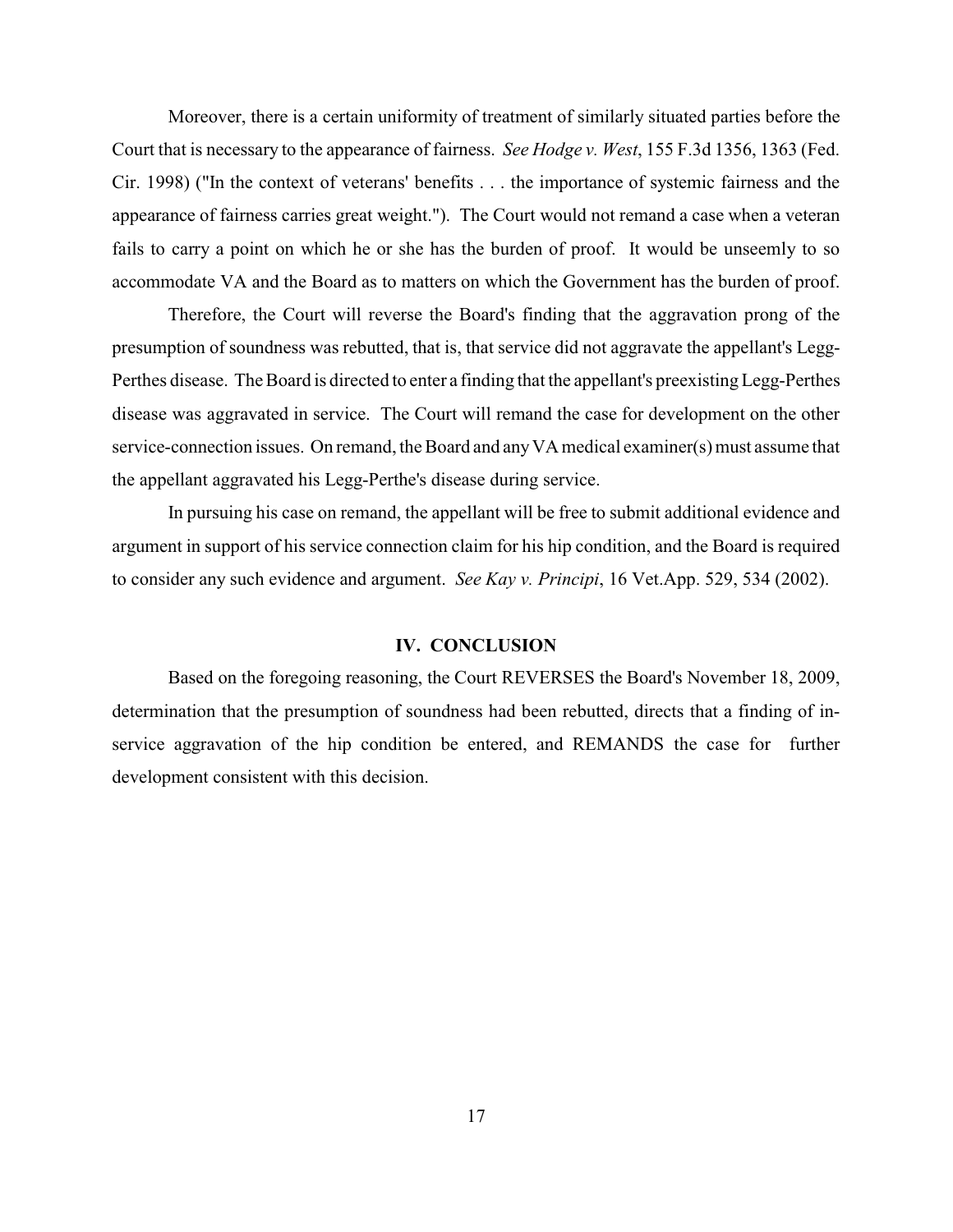LANCE, Judge, dissenting: I believe the proper disposition of this case is for the Court to remand the matter to the Board for an adequate medical examination based on "accepted medical principles," in accord with 38 C.F.R. § 3.304(a)(1). Although I believe the majority's analysis proceeds in the correct general direction, there are three aspects of the opinion that concern me. First, I do not believe the opinion fully and accurately evaluates the evidence. Second, I believe the opinion misses an opportunity to provide clear guidance to adjudicators below. Finally, I do not believe that the remedy chosen is either required or appropriate. Therefore, I must dissent.

#### **I. ANALYSIS OF THE EVIDENCE**

My first concern is that the majority understates the current evidence that suggests that the appellant's condition was not aggravated by service. The majority frames the issue as "whether a medical examination board (MEB) report containing only an unexplained 'X' in a box on a form can constitute clear and unmistakable evidence of lack of aggravation." *Ante* at 1. However, the mark on the MEB report is far from the only evidence against this claim. Relevant evidence is anything that "has any tendency to make a fact more or less probable than it would be without the evidence." FED. R. EVID. 401(a). A piece of evidence need not be conclusive to be relevant and the ultimate question presented is whether the totality of the evidence rose to the necessary level to deny the claim, not whether one particular piece of evidence was sufficient.

In this case, there are numerous pieces of evidence against the appellant's claim. As to the MEB report itself, the mark indicating that his condition existed prior to service and was not aggravated by it is not the only relevant portion. The report also indicates that three doctors were unanimous in reaching that conclusion. R. at 231. Although a claim cannot be decided merely by counting the number of doctors in support of or against it, the fact that additional doctors reached the same conclusion and that the doctors were unanimous makes it more probable that the conclusion is true than if only a single doctor were involved or if a panel were divided. *See Kahana v. Shinseki*, 24 Vet.App. 428, 438 n.8 (2011) (Lance, J., concurring) (noting that an opinion that lacks detail may still lend some support to other opinions that reach the same conclusion). The report also indicated that the appellant was "medically fit" "for further military service." R. at. 230. This finding in the report also tends to show that his condition was not permanently aggravated by service.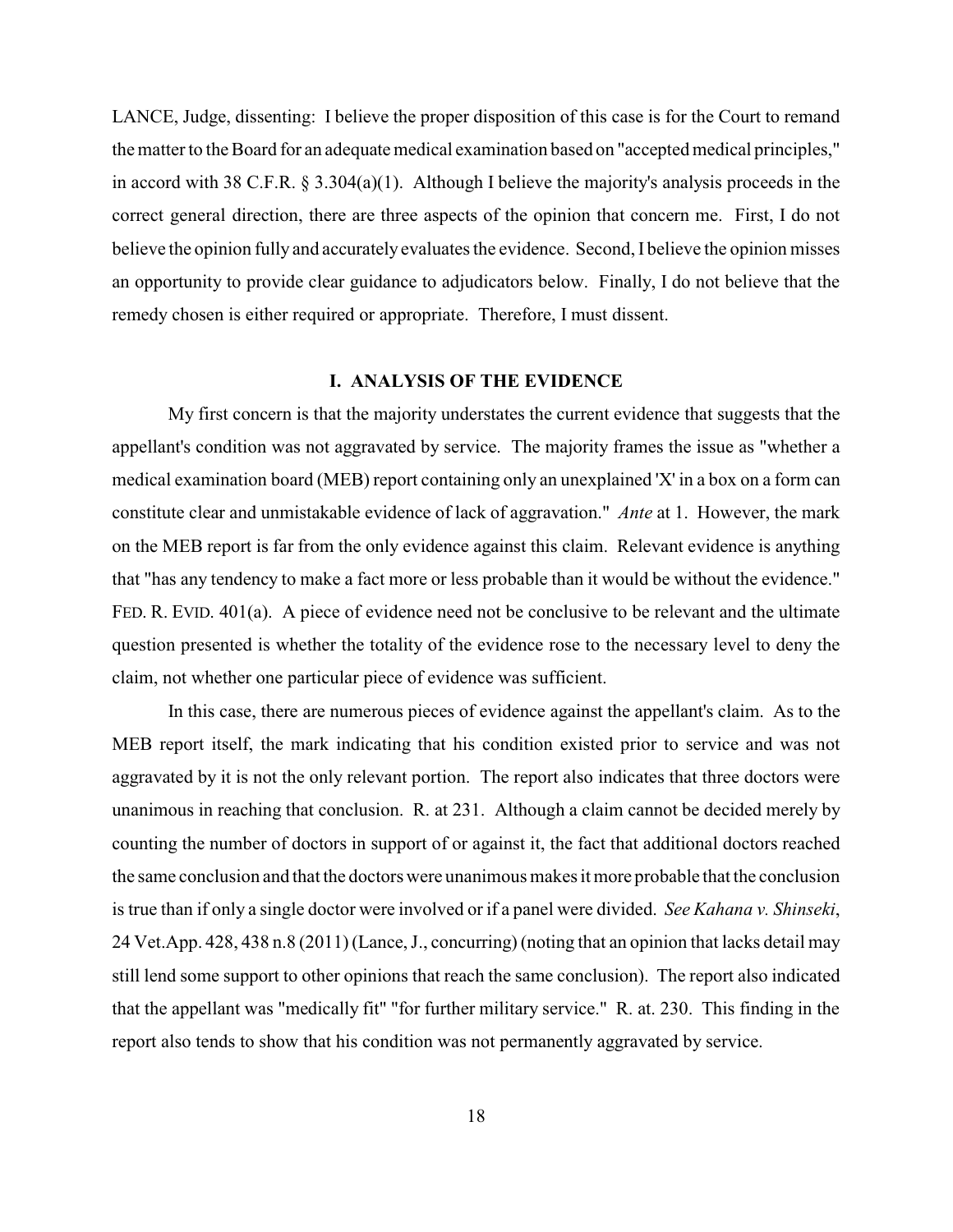Aside from the MEB report, there is other evidence in the record against the claim that the majority fails to acknowledge. First, the appellant's SMRs do not indicate that he suffered a leg injury in service. Even though there is presumption of aggravation, the absence of an in-service injury tends to make it less likely that his condition was aggravated by service than if he had injured his left hip in service. Second, the appellant had only seven-and-a-half weeks of service and his condition was observed during his first few weeks of service. Just as a long career in service would make it more likely that a condition was aggravated by service, very brief service tends to make it less likely that a condition was aggravated by service. As the Federal Circuit recognized in *Maxson v. Gober*, basic facts about the periods involved in a claim are relevant evidence on medical causation issues that are within the common knowledge of a lay adjudicator. 230 F.3d 1330, 1333 (Fed. Cir. 2000). Finally, the record indicates that the appellant did not seek treatment for his leg condition until 15 years after service and, even afterward, had extended periods where he did not complain of a disability caused by his condition. R. at 141. This is exactly the type of "evidence of a prolonged period without medical complaint" that the Federal Circuit in *Maxson* concluded was relevant to the Board's determination that a condition was not aggravated by service. *Id.* Thus, here the majority is inaccurate in stating that the only evidence against this claim is one mark on a 40 year-old form.

I believe the majority's error in this regard stems from two persistent problems in analyzing evidence in veterans claims. The first is a tendency to conflate the adequacy of a medical opinion with its probative value. The fact that a medical opinion is inadequate to decide a claim does not necessarily mean that the opinion is entitled to no probative weight. If the opinion is based on an inaccurate factual premise, then it is correct to discount it entirely. *See Reonal v. Brown*, 5 Vet.App. 458, 461 (1993). However, if the opinion is merely lacking in detail, then it may be given some weight based upon the amount of information and analysis it contains. *See Nieves-Rodriguez v. Peake*, 22 Vet.App. 295, 302 (2008).

The majority is simply in error when it states that a conclusion by a physician is entitled to zero probative weight if it is not supported by analysis. If that were true, then a favorable medical opinion from a veteran's doctor that was unsupported by analysis would not be sufficient to trigger the Secretary's duty to assist. *See McLendon v. Nicholson*, 20 Vet.App. 79, 83 (2006) (holding that 38 U.S.C. § 5103A(d)(2) requires that a medical opinion to be provided where the evidence indicates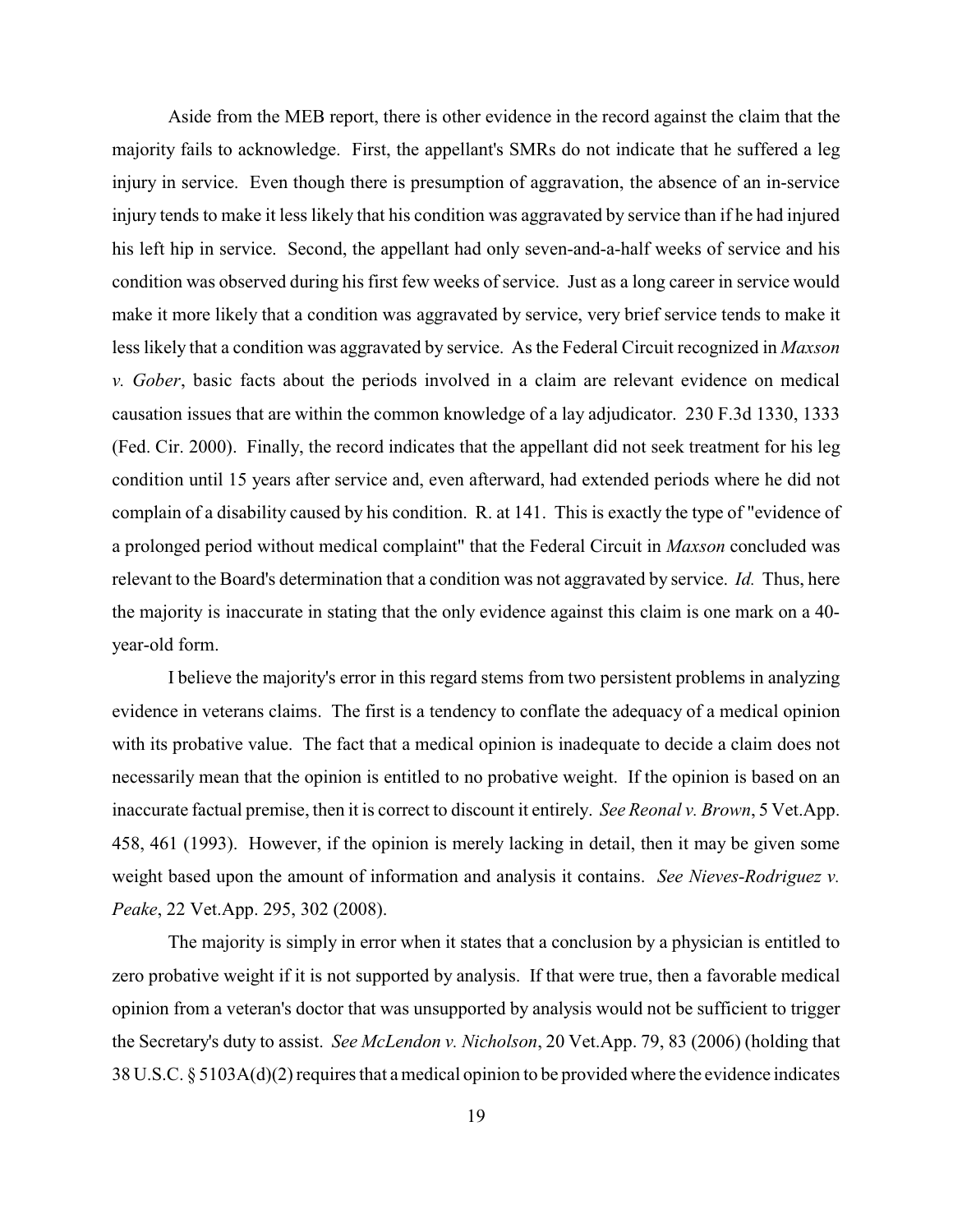that a claim has merit but is insufficient to grant the claim). Indeed, *McLendon* explicitly states that "[t]he types of evidence that 'indicate' that a current disability 'may be associated with military service include, but are not limited to, medical evidence that suggests a nexus but is too equivocal or lacking in specificity to support a decision on the merits." *Id.* (quoting 38 U.S.C. § 5103A(d)(2)). Thus, VA is not permitted to completely ignore a bald conclusion by a doctor that supports a claim and the majority is plainly incorrect to reject the conclusion of the three doctors who signed the MEB report by dismissively stating that three times zero is still zero. *Ante* at 12.

Put another way, if a tort case were tried before a jury and the plaintiff had three different doctors testify that they thought there was causation, a jury could rely on their unrebutted expertise even if they did not explain why they reached the stated conclusion. Indeed, that is precisely the difference between the jury system and the veterans claims system. It is not enough that the weight of the evidence is against the claim in our system. Our system is transparent and requires the Board to explain the why the evidence weighs against the claim. *See Allday v. Brown*, 7 Vet.App. 517, 527 (1995) (Board's statement of reasons or bases for its decision "must be adequate to enable a claimant to understand the precise basis for the Board's decision, as well as to facilitate informed review in this Court"). That is why this Court routinely remands claims to obtain a complete statement of reasons or bases where other appellate courts review trial determinations to see whether there is any reasonable view of the evidence that would support the conclusion reached by the factfinder after "draw[ing] all reasonable inferences in favor of the prevailing party." *Akamai Techs., Inc. v. Cable & Wireless Internet Servs.*, *Inc.*, 344 F.3d 1186, 1192 (Fed. Cir. 2003).

The majority makes a similar error in stating that I "encroach[] on the role of a physician" by observing that the absence of an in-service injury tends to make it less likely that the appellant's condition was aggravated by service. Although the majority cites no support for their criticism of my observation, it is clearly referring to *Colvin v. Derwinski*, in which this Court reprimanded the Board for relying on "its own unsubstantiated medical conclusions." 1 Vet.App. 171, 175 (1991). However, the Federal Circuit has repeatedly reminded us that *Colvin* should not be cited as an absolute rule and that the Court must acknowledge that there are some basic principles of medicine that are within the common knowledge of a lay person, which includes both claimants and adjudicators. *See Kahana*, 24 Vet.App. at 435 (noting that "there is no categorical requirement of '"competent medical evidence . . . [when] the determinative issue involves either medical etiology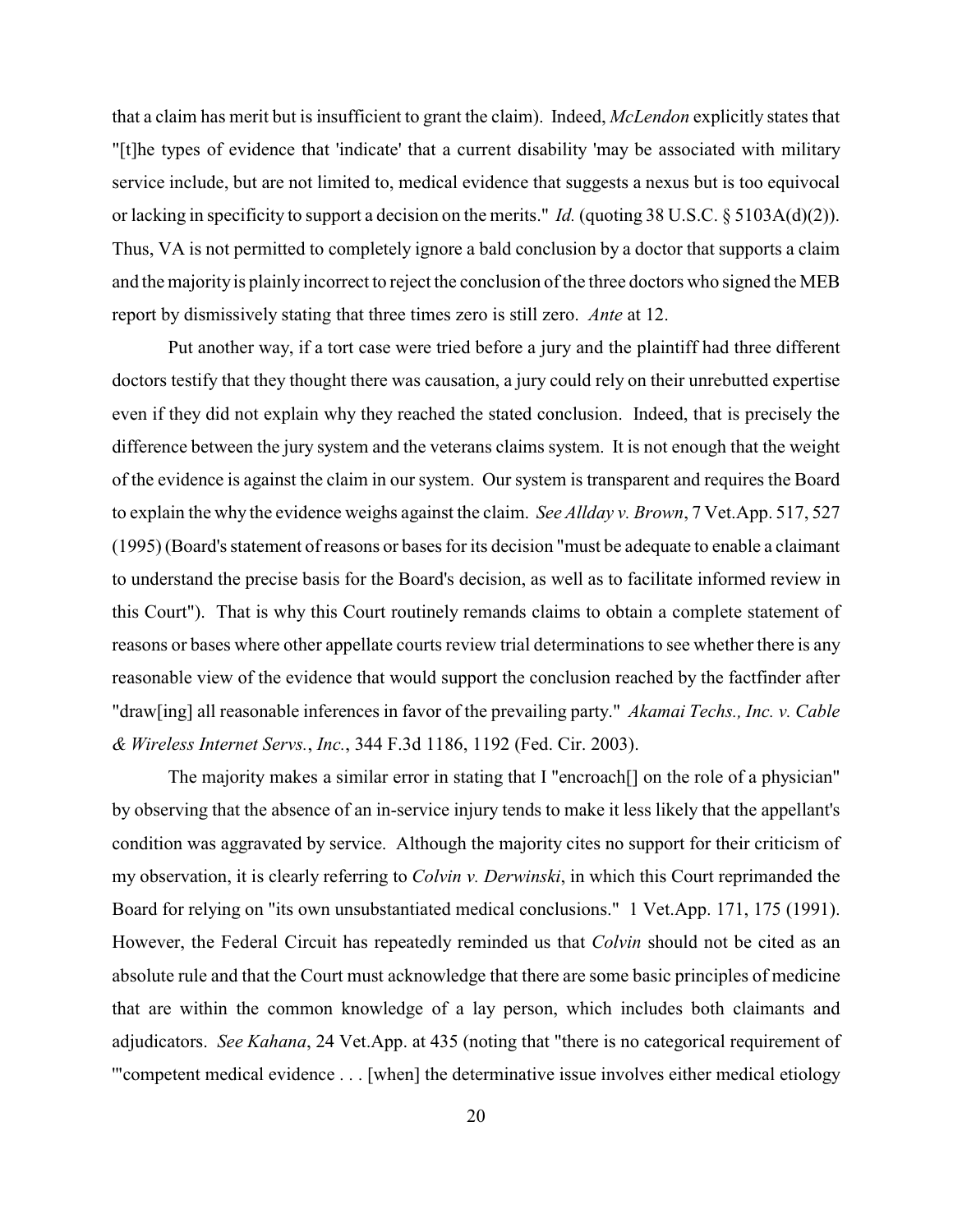or a medical diagnosis'"" (quoting *Davidson v. Shinseki*, 581 F.3d 1313, 1316 (Fed. Cir. 2009) (quoting *Jandreau v. Nicholson*, 492 F.3d 1372, 1377 (Fed. Cir. 2007)))).

Despite the clarity of instruction from the Federal Circuit, this Court is overdue in providing guidance as to what principles of medicine are within the common knowledge of laypersons. Unfortunately, the majority opinion misses a useful opportunity to do so. As discussed above, the Federal Circuit provided some direction in *Maxson*. The essential lesson of *Maxson* is that lay persons can recognize the basic connection between an in-service injury or disease, the passage of time, and the development of a disability. When a disability develops shortly after an in-service disease or injury affecting the same diseased or injured body part or system, it is simply common sense to infer that there is a connection. This inference will not always be correct, but the inference is accurate enough to have some weight and to trigger the duty to assist. Conversely, when a disability does not develop until long after service, then a connection is unlikely— especially if there was no injury or disease in service affecting the body part or system at issue.

To be clear, medical common knowledge must be used with caution. When it is favorable, it is not per se sufficient to grant the claim. When, as here, it is unfavorable, it is not per se sufficient to deny the claim. Instead, the adjudicator must take care to consider it on a case by case basis. Moreover, general medical common knowledge may be rebutted with expert medical evidence that shows that the basic intuition is not accurate for a particular set of facts. Thus, the Board should be explicit as to how it assigns weight to medical common knowledge in each case.

In this particular case, the majority is correct that there is no evidence as to the nature and progression of Legg-Perthes disease. However, the majority ignores the fact that lay medical common knowledge has value precisely when it is unrebutted by expert evidence to the contrary. Applying the logic of the majority to discount medical common knowledge in the absence of confirmatory expert evidence effectively reinstates the absolute rule of *Colvin* that the Federal Circuit has clearly overruled.

The second problem is the majority's tendency to ignore the evidentiary value of the absence of evidence. The Federal Circuit has made clear that absence of *corroboration* is not generally a basis for discounting lay testimony. *See Buchanan v. Nicholson*, 451 F.3d 1331, 1336-37 (Fed. Cir. 2006). However, as explained in my separate opinion in *Kahana*, this does not prevent an adjudicator from considering the probative value of silence in the available evidence if a proper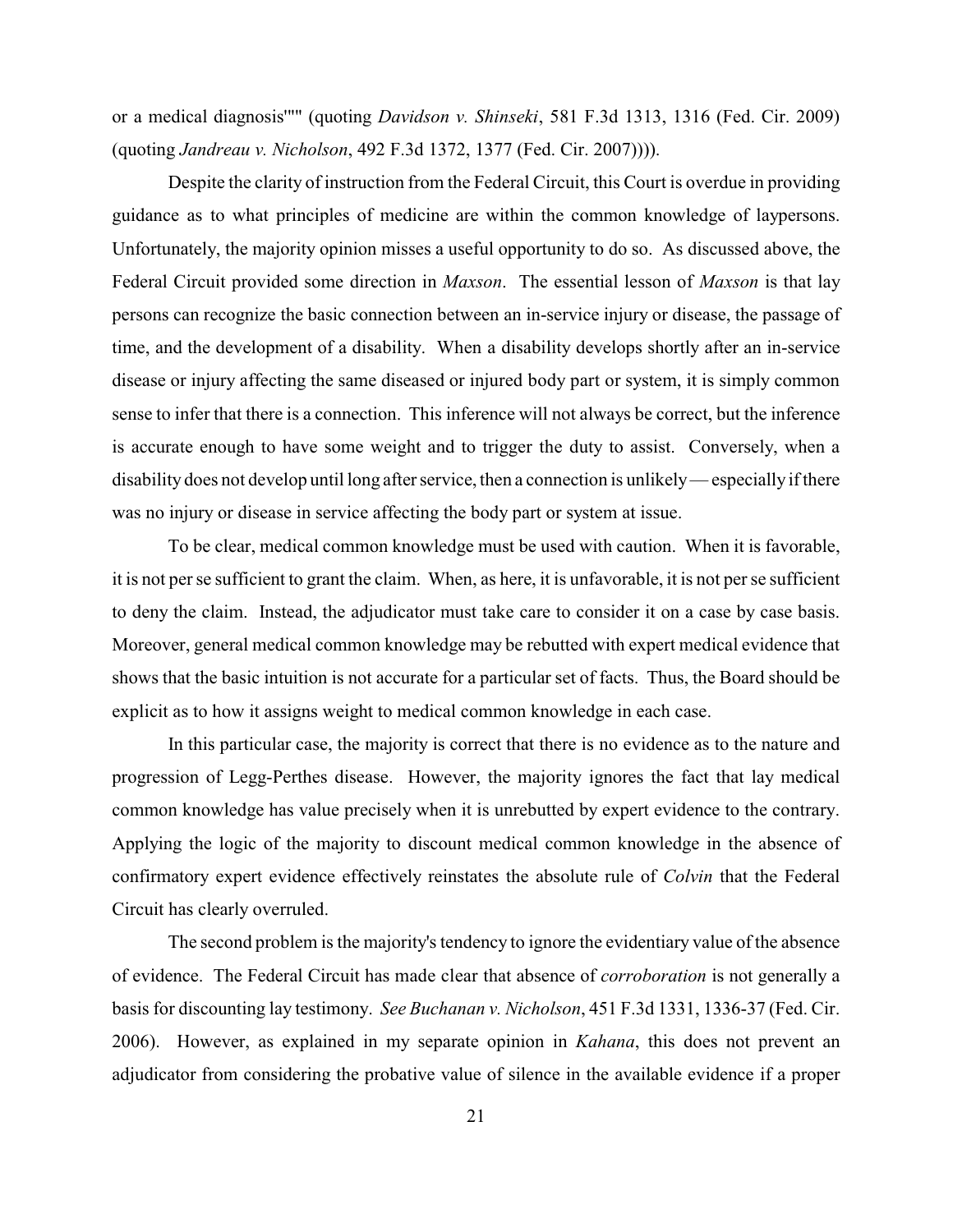foundation exists to demonstrate that such silence has a tendency to prove or disprove a relevant fact. 24 Vet.App. at 440. In this regard, the majority's reliance on *Buczynski v. Shinseki*, 24 Vet.App. 221 (2011) is misplaced. *Buczynski* does not stand for the absolute rule that the absence of evidence can never be considered, but instead states — as elaborated in *Kahana*, *supra,* — that the Board may consider a lack of notation of medical condition or symptoms as substantive negative evidencewhere such notation would normally be expected. 24 Vet.App. at 226-27.

The majority states that there is no logical reason to expect that an injury to the appellant's leg would have been recorded if one had occurred in service. *Ante* at 10 n.6. However, there is no basis for holding, as a matter of law, that it is unreasonable to expect that if the appellant had injured his leg during his brief service, then that fact would have been documented somewhere in the investigation as to whether his leg condition was aggravated by service. Of course, the fact that there was no observable injury to the leg in service is not sufficient to rebut the presumption of aggravation, but that does not change the fact that the absence of an observed injury makes it less likely his condition was aggravated by service than if an injury was noted. Thus, it appears that the majority is forgetting that a presumption exists only to allocate the burden of proof. It cannot rob evidence of its tendency to make a fact in issue more or less probable than it would be without the evidence. *See Routen v. West*, 142 F.3d 1434, 1440 (Fed. Cir. 1998) (a "presumption affords a party, for whose benefit the presumption runs, the luxury of not having to produce specific evidence to establish the point at issue").

Forthese reasons, I believe the majority dramaticallyunderstates the strength of the evidence rebutting the presumption of aggravation, which contributes to the incorrect remedy applied in this case.

#### **II. PROPER EVALUATION OF AN MEB REPORT**

My second concern with the majority opinion is that it fails to provide clear guidance to adjudicators as to how to handle future cases. The majority correctly notes that the Secretary's regulation has clearly stated what evidence is required to rebut the presumptions of sound condition and of aggravation. The majority does a commendable job of quoting 38 C.F.R. § 3.304 and emphasizing the key language. *Ante* at 10-11. However, in its analysis the opinion moves too quickly past this regulation.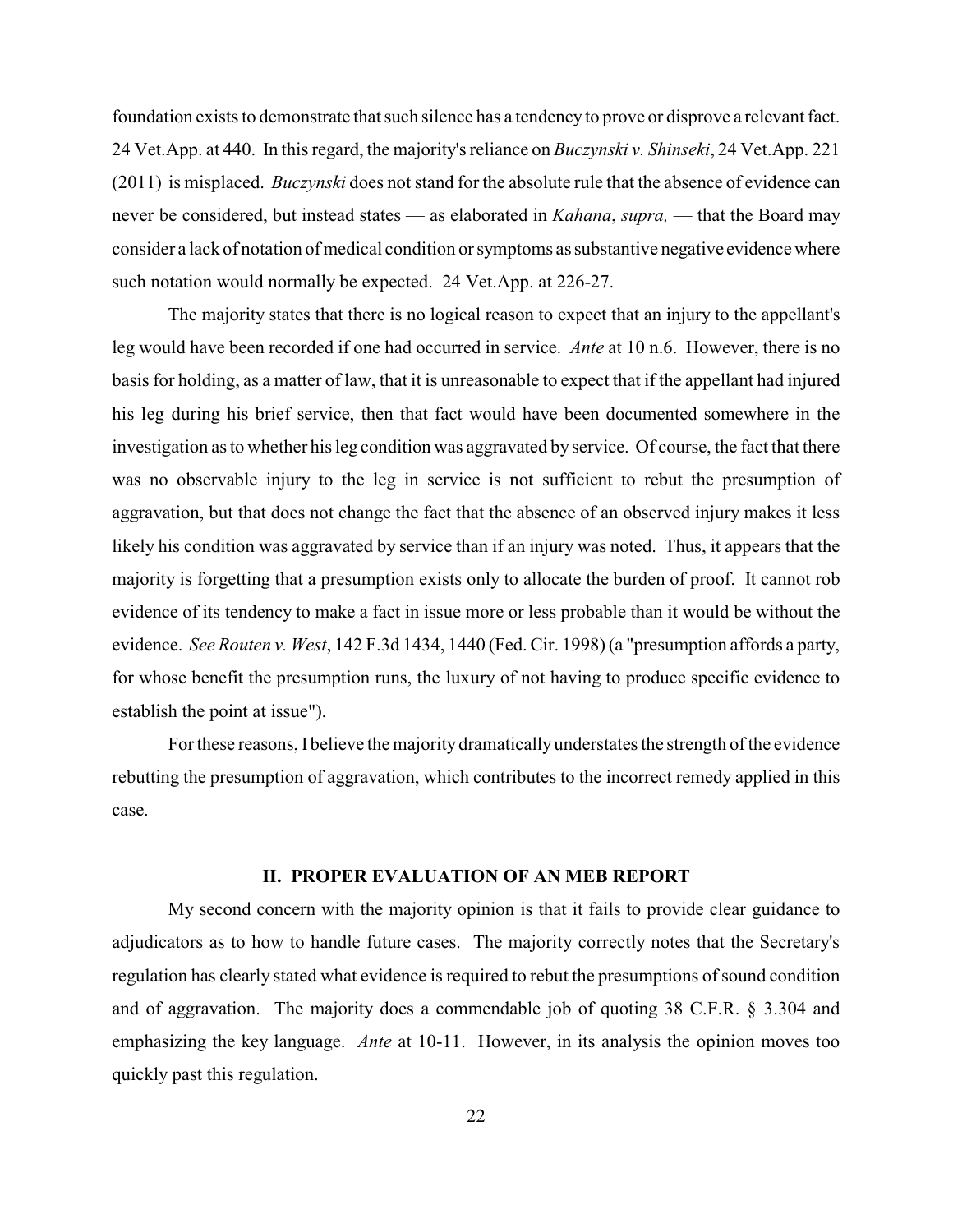It is § 3.304 that states the Secretary's interpretation of what the evidence must show to reach the threshold necessary to rebut the presumption. The evidence must show that applying "accepted medical principles" regarding the nature of the condition to its history in the case at hand, including the relevant clinical data, would resultin fullyinformed medical professionals agreeing as to whether the condition preexisted service or was aggravated by it. To the extent that this is usually (if not universally) an issue requiring medical expertise, *see Jandreau*, 492 F.3d at 1377 n.4, the Board may not deny the claim based upon its own medical judgment, but rather must seek a competent medical opinion on the issue. *See Colvin*, 1 Vet.App. at 174.

In this regard, an MEB report that does not contain a narrative explaining why the doctors on the panel reached the conclusion that a condition preexisted service and was not aggravated by it will never contain the detail necessary to deny a claim. However, such a report will indicate that the presumption might not be accurate in a particular case and justify the Secretary's decision to seek a medical opinion that fully addresses the standard and the factors laid out in § 3.304. *See Douglas v. Shinseki*, 23 Vet.App. 19, 25-26 (2009) (holding that the Secretary may seek an opinion that can rebut a favorable presumption if the record contains evidence raising the issue).

Thus, the clear message that this opinion should send to the Secretary is that adjudicators should not deny claims based upon MEB reports containing no supporting analysis, but instead should seek medical opinions that address the appropriate standard under the regulation. Such guidance might be inferred from the majority opinion, but it should be stated unequivocally.

### **III. APPROPRIATE REMEDY**

Finally, I disagree with the majority that reversal is required in this case. Reversal is appropriate where law is settled and the Board's determination of adequacy is "clearly erroneous." However, I believe that in an area where the Court is providing new guidance (as it is doing here), VA should have the opportunity to obtain evidence under that guidance.

As detailed above, there is substantial evidence indicating that this claim does not have merit even though VA has not obtained a medical opinion that fully analyzes the issue under § 3.304. In my view, we have not clearly held prior to this case that VA must obtain a proper medical opinion addressing the regulatory standard if the MEB report does not contain a narrative analysis sufficient to apply those factors and, the Board decision in this case was not clearly erroneous under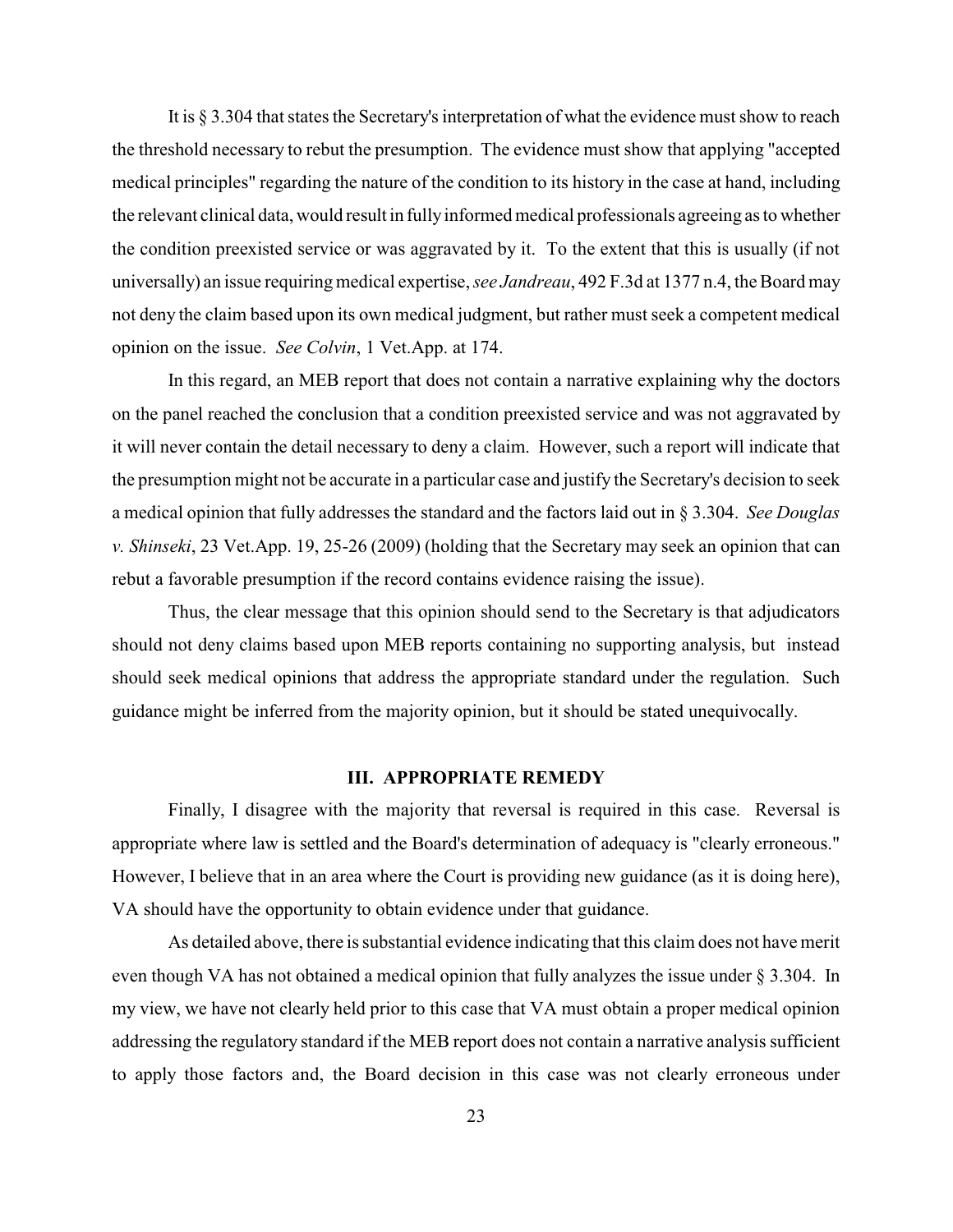established law in denying benefits in this case. Indeed, this case is somewhat similar to *Maxson,* where the Federal Circuit affirmed a finding that the presumption had been rebutted based in large part on the long period without complaint after service. Thus, I cannot agree that the Board "abdicated its opportunity to develop suitable evidence" in this case. *Ante* at 14. Although the majority argues that "[t]here has been no lack of clarity in the law pertaining to the presumption of soundness," *ante* at 17, the problem is that there has been a profound lack of clarity in our caselaw explaining how the Board should weigh evidence. Unfortunately, this opinion adds to the confusion rather than helping to resolve it.

As I believe that the Board's error here was understandable in light of the gaps in our case law, I also believe that the majority's reliance on *Adams* is misplaced. If anything, *Adams* counsels for remand in this case instead of reversal. In *Adams*, this Court remanded a similar claim to the Board because, even though there was substantial evidence against the claim, the medical opinion was ambiguous as to whether it had applied the correct standard. 256 F.3d at 1319-20. In appealing to the Federal Circuit, the appellant argued that reversal was the required remedy because the record contained "insufficient evidence to rebut the presumption of sound condition." *Id.* at 1321. The Federal Circuit rejected this argument and held that it was appropriate for the Court to remand the case for further development in the form of "an explanation from [the VA physician] of his opinion, or if necessary supplemental medical evidence that might shed light on the ambiguities in [the VA physician]'s report." *Id.* at 1322. In this case, we have a unanimous opinion from three doctors in the MEB report that the appellant's condition preexisted service and was not aggravated by service. Although it is not possible to obtain clarification from those doctors, this is certainly a case where "supplemental medical evidence" under *Adams* would shed light on the ambiguitycreated bythe lack of a narrative analysis supporting the conclusion in the report. To the extent that *Adams* contains dicta on when reversal would be appropriate based upon different sets of facts, it is simply not binding in this case. Even to the extent that *Adams* endorses reversal where the evidence presented to the Court is "clearly insufficient to overcome the presumption," *id.* at 1322, I do not believe that the evidence in this case was clearly insufficient prior to this opinion clarifying the proper development and analysis required.

Ultimately, I believe that the Court has discretion in choosing the appropriate remedy on a case-by-case basis. *Adams* recognized that it is our mandate under 38 U.S.C. § 7252(a) to choose